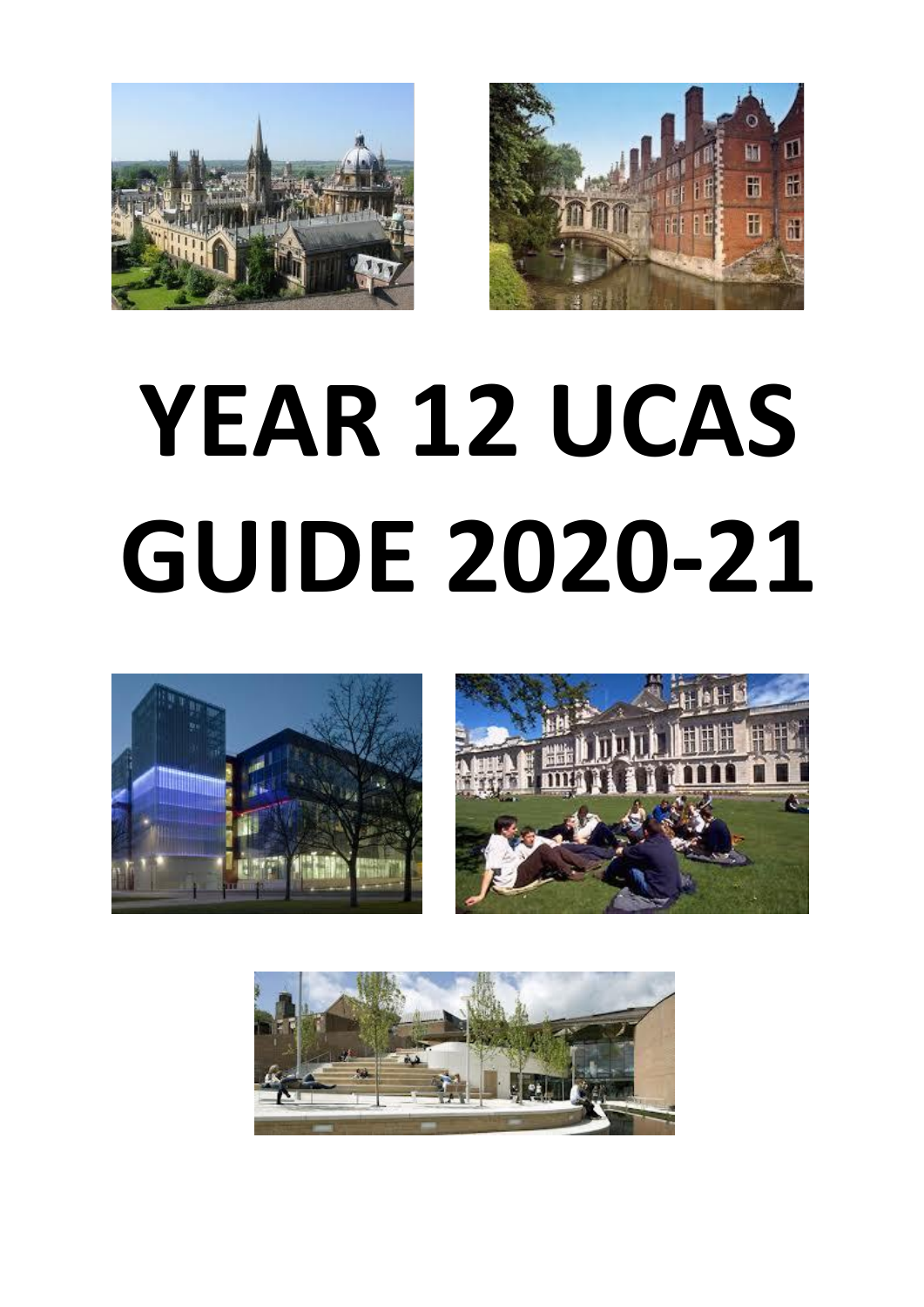# **Introduction**

You are now embarking on a new, exciting chapter in your life!

Although you are starting this journey in the unusual circumstance of working from home, the processes we will take you through will be the same as every other year and we will be able to offer you just as much advice and support as usual.

Whether you decide to go to a UK university, or an international one, whether you choose to take a gap year or go straight to university, whether you apply for an art foundation course or want to go on to do an apprenticeship or straight into the work place, this booklet will help you in your research and then in the application process itself.

- What should you look for in a course?
- What should you look for in a university?
- Should you take a Gap Year?
- What is a personal statement?
- Who can help you?
- How can you prepare for any interview you may be offered?
- What should you be doing now?

If you use this booklet wisely, personalise it and annotate it, the questions above will be answered over the course of the next few months.

Note the timeline on page 3 which tells you what you should have done and by when.

Good luck. We know that these can be tough decisions for you - remember that we are all here to help you.

The Sixth Form Team

June 2020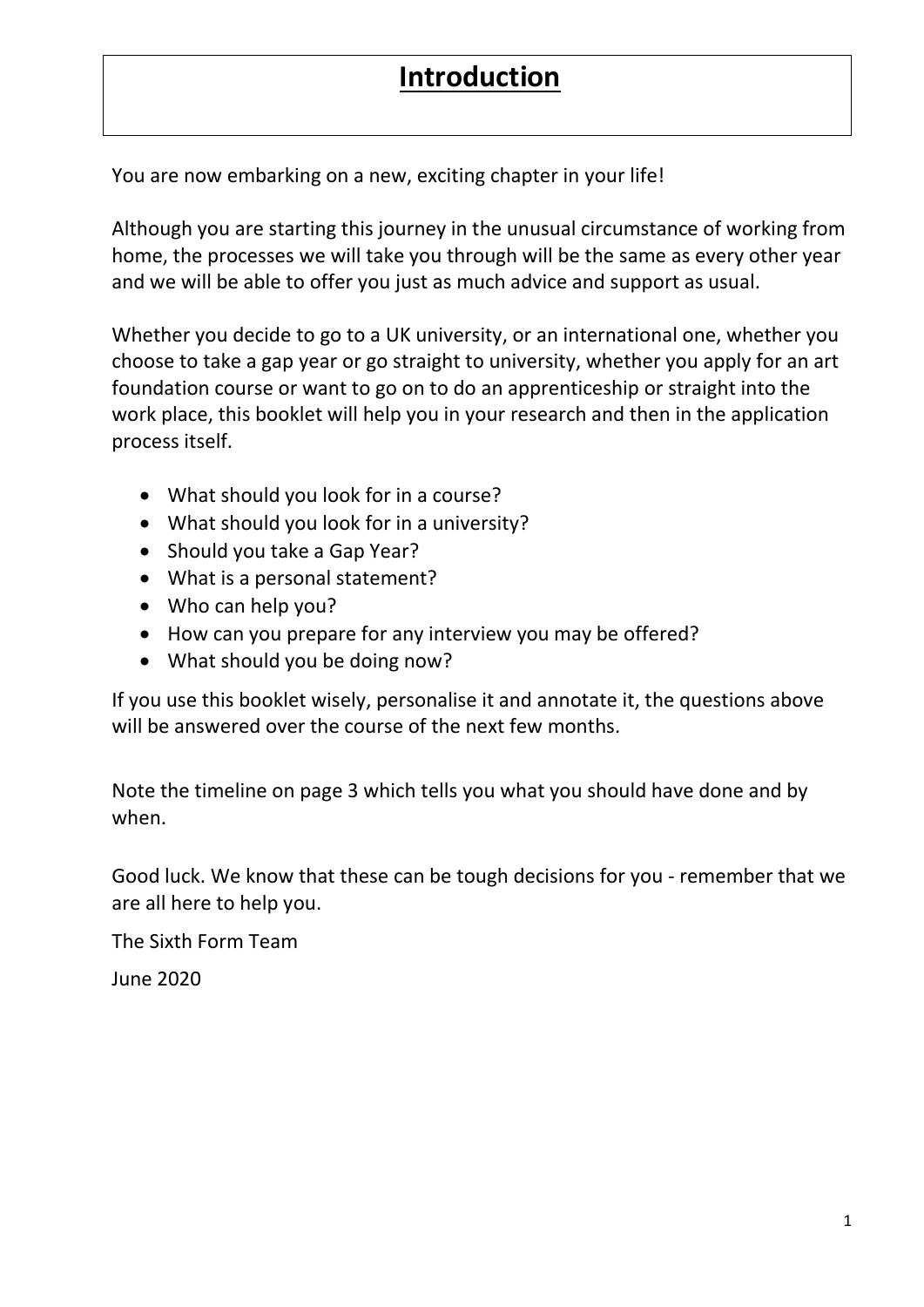# **UCAS Applications 2021 Timeline**

| June                          | Students to register with UCAS. This does not commit you to an application but<br>just gets you started on the process.                                                                           |
|-------------------------------|---------------------------------------------------------------------------------------------------------------------------------------------------------------------------------------------------|
| Monday 22nd June              | DEADLINE - Return your completed personal evaluation form to your tutor.                                                                                                                          |
| $16th$ June – $1st$ September | Students to work on first draft of personal statements. Those who definitely don't<br>want to make a UCAS application can work on application letters to<br>apprenticeship schemes or employment. |

# **Autumn Term 2020**

| 1st October 2020                                                                                                       | <b>Deadline for Music Conservatoires</b>                                                                                                                                                                                                                                                                                                                                                                                                                                |
|------------------------------------------------------------------------------------------------------------------------|-------------------------------------------------------------------------------------------------------------------------------------------------------------------------------------------------------------------------------------------------------------------------------------------------------------------------------------------------------------------------------------------------------------------------------------------------------------------------|
| 15 <sup>th</sup> October 2020                                                                                          | Deadline for Oxbridge, Vets and Medics UCAS applications and applications for<br>admissions tests<br>(We recommend that students complete their applications by the end of<br>September)                                                                                                                                                                                                                                                                                |
| <b>Half term</b>                                                                                                       | Oxbridge work to be sent                                                                                                                                                                                                                                                                                                                                                                                                                                                |
| $4th$ November – there may be<br>some adaptations this year<br>due to Covid. We will update<br>you as soon as we know. | Admissions tests e.g. BMAT, ELAT, HAT<br>https://www.admissionstesting.org/for-test-takers/<br>See https://www.admissionstesting.org/for-test-takers/bmat/bmat-<br>november/dates-and-costs/ for BMAT (dates and updates due to Covid)<br>https://www.admissionstesting.org/for-test-takers/elat/about-elat/ ELAT<br>https://www.admissionstesting.org/for-test-takers/mat/about-mat/ MAT tests<br>https://www.admissionstesting.org/for-test-takers/hat/about-hat/ HAT |
| <b>October - November</b><br><b>Tutorials</b>                                                                          | Interview preparation                                                                                                                                                                                                                                                                                                                                                                                                                                                   |
| 15 <sup>th</sup> January 2021                                                                                          | UCAS deadline of application (except those with 15 <sup>th</sup> Oct deadline)                                                                                                                                                                                                                                                                                                                                                                                          |
|                                                                                                                        | (Please note that students are highly encouraged to submit their applications well<br>before the deadline. As a guideline, we recommend getting the application sent off<br>by the end of November)                                                                                                                                                                                                                                                                     |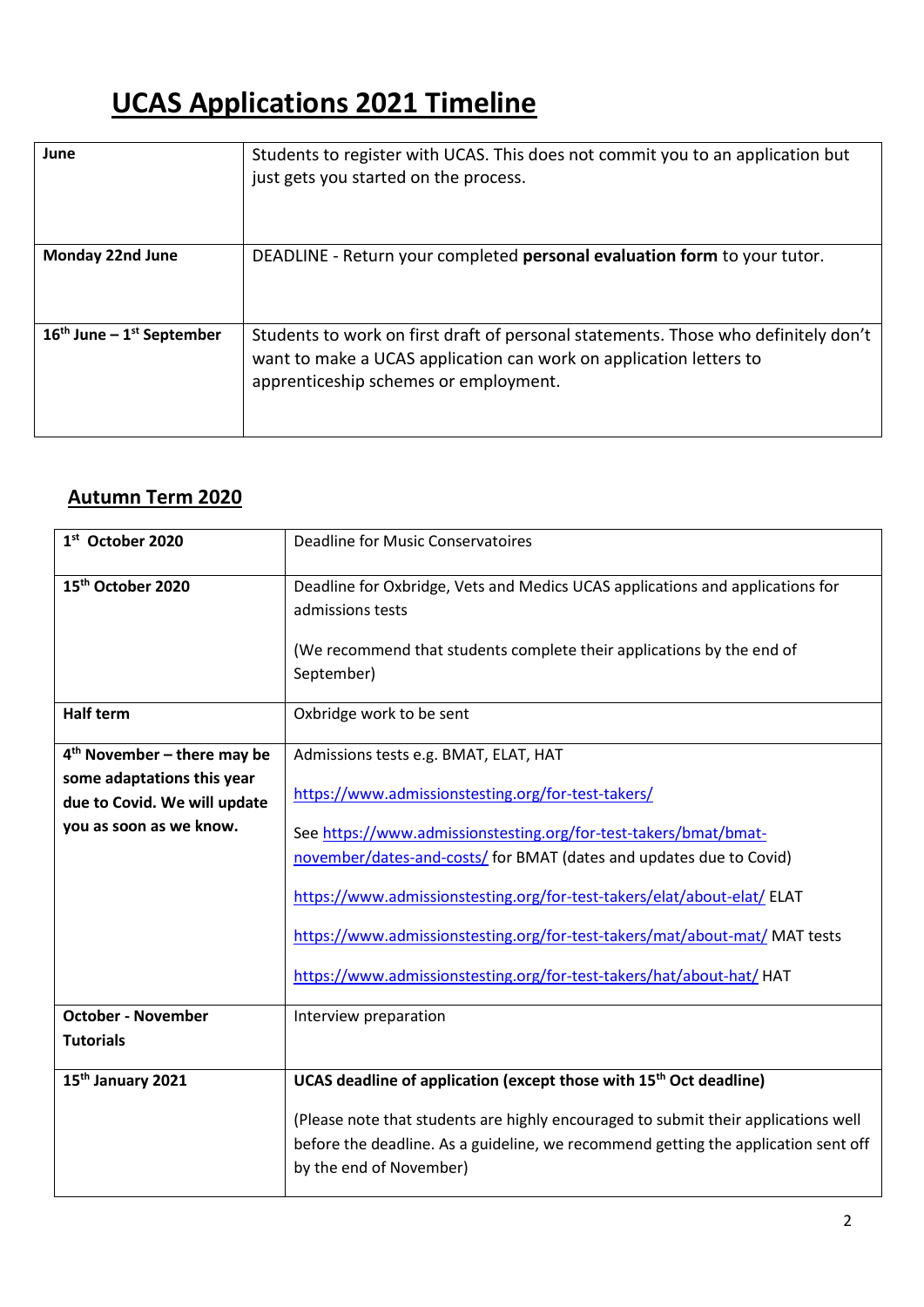# **Starting the process – What do I need to do now?**

## **Academic preparation**

Many of you already have the advantage of strong GCSE results, but more critical than these will be your predicted A Level grades. In addition, to maximise your chances of success you need to actively seek opportunities to broaden your horizons beyond the curriculum and to engage in activities which are potentially relevant to your degree choice. The School will offer suggestions and guidance but ultimately it is a question of personal motivation and self-directed learning.

Do not however feel that it is all about academic preparation at this stage and that nothing else matters. It has always been the aim of the Sixth Form to provide you with an all-round development, and while university admissions tutors may not place a particularly high value on them, the long term benefits and life skills will be important after university. There are also plenty of ways in which activities undertaken alongside academic study will directly enhance an application. Universities will be aware that your opportunities have been limited by school closure this year. However, you can show them how you have taken advantage of this time ie attending some of the online courses, events and work experiences that Julie has been emailing to you.

#### **What should I study?**

This is the most important part of your research. There are plenty of fantastic universities but you need to find the **course** that is right for you.

It is important to keep an open mind about this and do as much research as you can. There are many very exciting courses available and different universities specialise in different modules. Take the opportunity to look at new subjects and to consider joint honours programmes. Remember that most single honours programmes will enable you to spend some time in your 1st and 2nd year studying other subjects.

Try to avoid specialist courses unless you are pursuing a career in Medicine, Architecture, Engineering or Dentistry and Veterinary Science. Employers are more concerned with where you have studied and the quality of your degree than they are with what you have studied.

A good starting point is UCAS [www.ucas.com](https://exchange.clsg.org.uk/owa/redir.aspx?C=b1d2a48da3344ad5b39c46ec3121710f&URL=http%3a%2f%2fwww.ucas.com) Also check career specific requirements at [www.prospects.ac.uk.](http://www.prospects.ac.uk/) Or<https://discoveruni.gov.uk/> <https://www.theuniguide.co.uk/> is very useful – use the 'Find a course' link in the top white banner to search a degree course or put in your A level subjects for suggested degree routes.

## **Where should I study?**

Finding out about universities has never been easier. You can use a range of sources from:

Course search on the UCAS Website [\(www.ucas.com\)](https://exchange.clsg.org.uk/owa/redir.aspx?C=b1d2a48da3344ad5b39c46ec3121710f&URL=http%3a%2f%2fwww.ucas.com)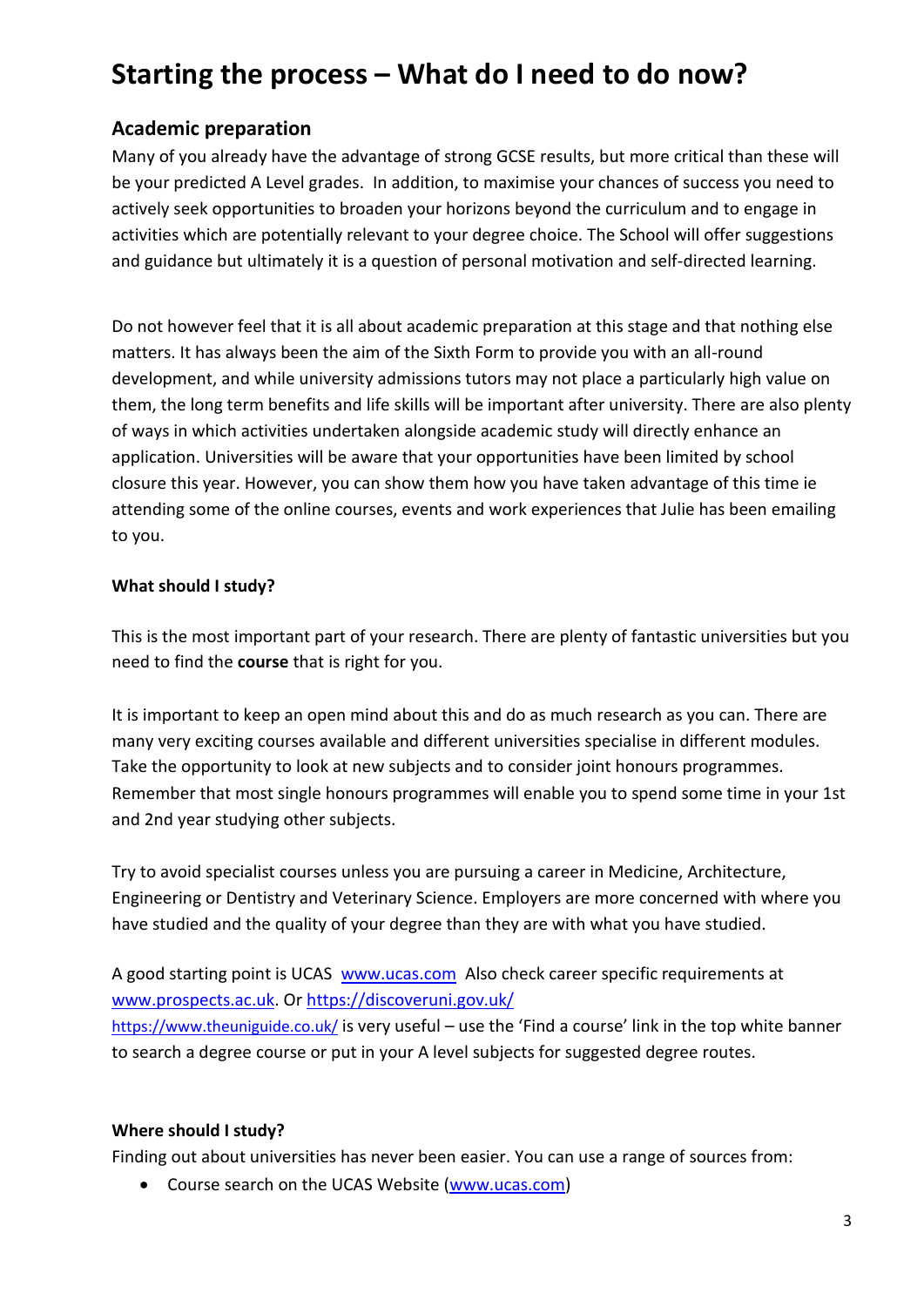- <https://www.thecompleteuniversityguide.co.uk/league-tables/rankings>
- University websites and prospectuses (online and in Study Centre)
- Heap University Offers Guide
- Unistats [\(www.unistats.com\)](http://www.unistats.com/)
- Visits to University open days [\(www.opendays.com\)](https://exchange.clsg.org.uk/owa/redir.aspx?C=b1d2a48da3344ad5b39c46ec3121710f&URL=http%3a%2f%2fwww.opendays.com)
- Taster sessions with Headstart courses (<https://www.etrust.org.uk/headstart-courses>)
- Times and Guardian Good University Guides

[\(https://www.thetimes.co.uk/article/good-university-guide-2019-best-universities-by-subject-qghg55ckm\)](https://www.thetimes.co.uk/article/good-university-guide-2019-best-universities-by-subject-qghg55ckm) [https://www.thetimes.co.uk/article/good-university-guide-in-full-tp6dzs7wn Will cost you £1](https://www.thetimes.co.uk/article/good-university-guide-in-full-tp6dzs7wn%20Will%20cost%20you%20£1) a month for 3 months' subscription but be sure to cancel subscription in time so you don't end up paying more [\(https://www.theguardian.com/education/universityguide\)](https://www.theguardian.com/education/universityguide)

<https://www.theguardian.com/education/ng-interactive/2019/jun/07/university-league-tables-2020>

# **University Open Days**

This year, of course with Covid, many universities are planning Virtual Open Days for this term. Hopefully there will be opportunities for actual visits later in the year. Many universities are also offering to link you up with a current student who you can ask questions of. UCAS have got a buddy scheme that you can take advantage of<https://www.ucas.com/chat-to-students>

Check regularly at [www.opendays.com](http://www.opendays.com/) for updates. Some faculties and colleges within universities also run subject specific open days which you may find to be the most useful.

Oxford University: Virtual Open Days on 1st & 2nd July. Open Day currently planned for 18th September. Cambridge University: Virtual Open Days on 2nd & 3rd July.

Other virtual Open Days can be found at[: https://www.ucas.com/ucas/events/find/scheme/virtual-and](https://www.ucas.com/ucas/events/find/scheme/virtual-and-digital?keywords)[digital?keywords](https://www.ucas.com/ucas/events/find/scheme/virtual-and-digital?keywords)

Information on Open days for potential medics can be found at [https://www.themedicportal.com/application-guide/medical-school-virtual-open](https://www.themedicportal.com/application-guide/medical-school-virtual-open-days/?utm_source=Social&utm_medium=Twitter&utm_campaign=virtualopenday)[days/?utm\\_source=Social&utm\\_medium=Twitter&utm\\_campaign=virtualopenday](https://www.themedicportal.com/application-guide/medical-school-virtual-open-days/?utm_source=Social&utm_medium=Twitter&utm_campaign=virtualopenday)

These virtual open days will be a great chance to get thinking about the differences between unis and to narrow down your choices. When you do get to visit, make sure you are fully prepared and know what questions to ask to make the most of your visit. By the end of an open day you should aim to make sure that you know as much as possible about the content of the course.

Here is a checklist of possible questions:

## **The Degree Course**

- Is the syllabus interesting? Look at all years of the course.
- Is the course directly relevant to particular career fields?
- Are my examination subjects acceptable for entry to the course?
- What grades are usually required?
- Is the course modular or non-modular?
- Are all candidates interviewed before being offered a place?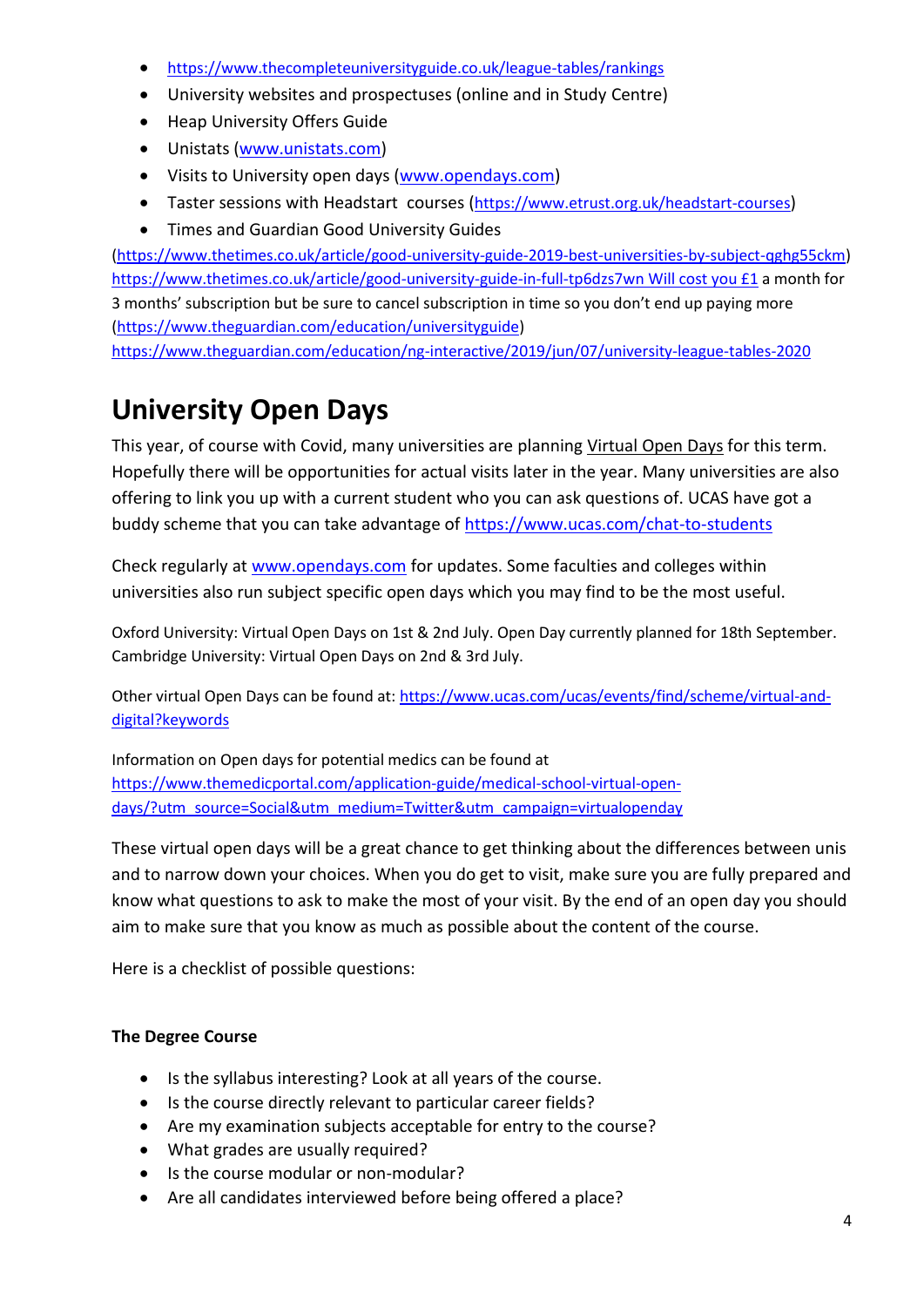- How flexible is the course structure?
- What is the average intake of students taken on to the course?
- How many students are there in the Department?
- What is the proportion of men to women?
- What is the proportion of mature students?
- Will I be at a disadvantage if I apply for deferred entry?
- Is a gap year accepted or discouraged?
- Will I be able to study part of the course in another country?
- How is the course taught?
- Will I be encouraged to develop transferable skills?
- Will I be able to practise modern language skills during my course?
- Will I have access to the ICT facilities that I need?
- How have past students rated the course on unistats?

#### **General Impressions**

- Do I like the geographical situation and local facilities?
- Do I like the look of the campus?
- Are all first year students guaranteed accommodation?
- What is the accommodation like and the shared facilities?
- Is there suitable accommodation nearby if I live off campus? What does it cost?
- What other student welfare services are available?
- If I keep a car or bike what is parking / security like?
- Can students be assured of their personal safety on campus?
- If inter-site movement is involved how is it organised and financed?
- What are the travel costs between home and university? University and campus?
- What facilities area available for students with a disability?

#### **Other Activities**

- What clubs and societies are available?
- Are my sporting, social and cultural interests well catered for?
- Is there a student newspaper?
- How active is the Students' Union?
- How do most graduates from this course start their career?
- How easily do they find their first employment?
- What help can I expect from the Careers Advisory Service? Is there input on employability?
- Is there a students' job bureau? What is the availability of part-time work?
- Which employers regularly recruit from this institution?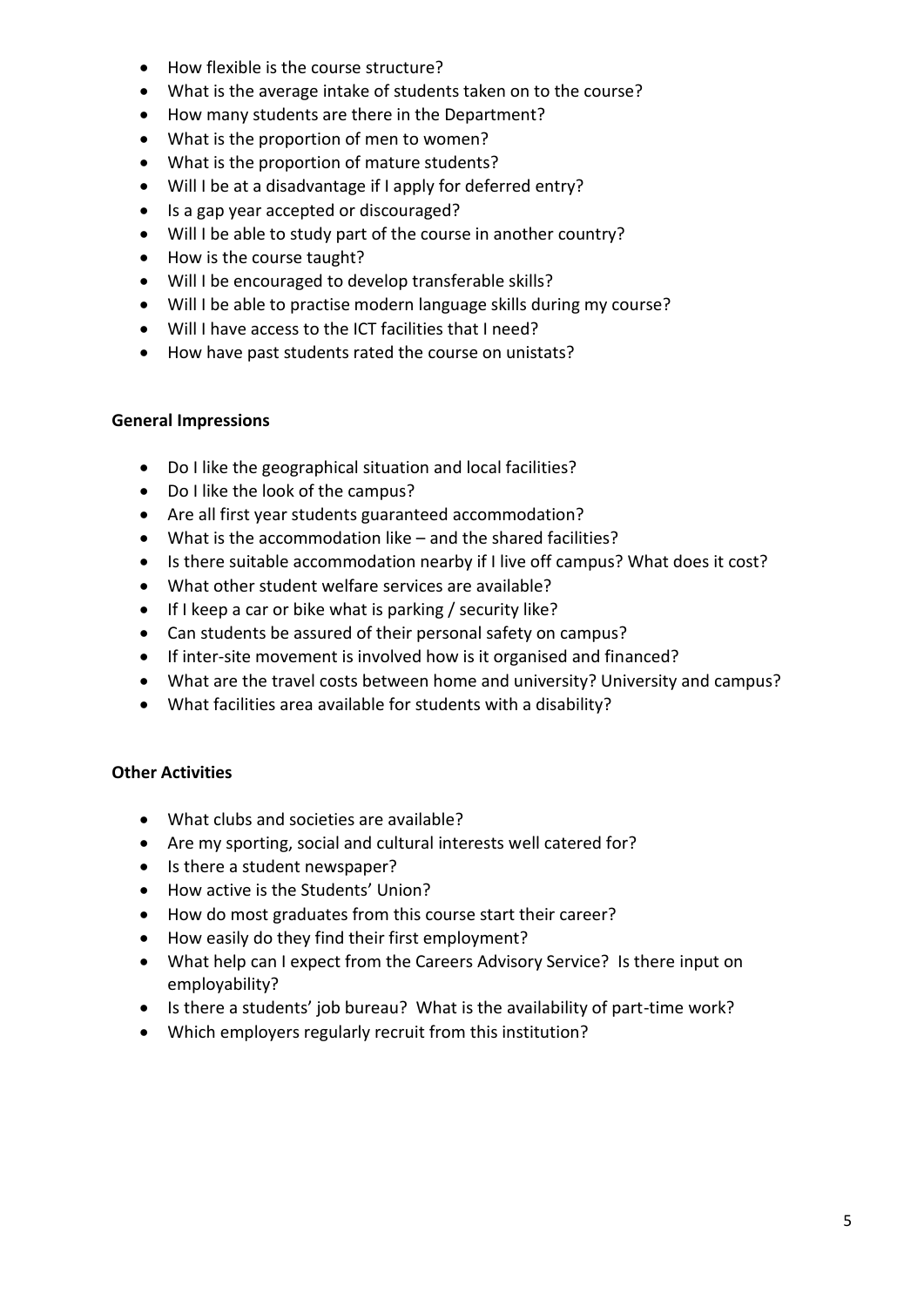# **Gap Years**

## **Are admissions tutors opposed to the idea of taking a Gap Year?**

- A worthwhile Gap Year, for example gaining employment experience, a new skill and or contributing to the wider community is valued by nearly all admissions tutors but it is best to check with individual departments if this is not made clear on their website.
- You will be expected to make some reference as to how you intend to spend your gap year in your personal statement and to show how it will enhance your suitability for a particular course, but it is not necessary to provide detailed information and admissions tutors understand that plans can change.
- Deferred application has the advantage that you have already secured a university place before undertaking a gap year programme. They do need however careful consideration and it is often better to make a direct application and then request a deferred place once your gap year plans are finalised. Post A-level applications are recommended for those who are not sure what they wish to study or whose academic profile at the end of the Year 12 is not strong enough for their preferred university or courses.
- Make sure your Gap Year is well planned. The websites below offer some of the most popular gap year programmes:-
- **[https://yearoutgroup.org](https://exchange.clsg.org.uk/owa/redir.aspx?C=0495e9f6c9c745a99d21684a38275fdc&URL=http%3a%2f%2fwww.yearoutgroup.org%2f)** Link to 25+providers with information and links to the websites of providers
- **[www.gapyear.com](http://www.gapyear.com/)** Fine site giving advice
- **https://lattitude.org.uk**
- **<https://etrust.org.uk/the-year-in-industry>** Year in Industry Engineering, science, IT, ecommerce, business, marketing, finance and logistics.
- **[www.pwc.com/uk/](https://exchange.clsg.org.uk/owa/redir.aspx?C=0495e9f6c9c745a99d21684a38275fdc&URL=http%3a%2f%2fwww.pwc.com%2fuk%2f)** Sample business life post A level
- **[www.kpmgcareers.co.uk](https://exchange.clsg.org.uk/owa/redir.aspx?C=0495e9f6c9c745a99d21684a38275fdc&URL=http%3a%2f%2fwww.kpmgcareers.co.uk%2f)** Post A level placements
- **[www.childint.co.uk](http://www.childint.co.uk/)** (schemes involving work with children e.g. as an au pair)

## **Paid internships**

- **Deloittes;<https://www2.deloitte.com/cn/en/careers/internship.html>**
- **IBM**; **<http://www-05.ibm.com/employment/uk/?lnk=fpl-jobs-uken>**
- **KPMG**, 8 Salisbury Square, London EC4Y 8BP; **[https://home.kpmg/pl/en/home/careers/students-and-graduates/kpmg](https://home.kpmg/pl/en/home/careers/students-and-graduates/kpmg-internships.html)[internships.html](https://home.kpmg/pl/en/home/careers/students-and-graduates/kpmg-internships.html)**
- **Marks & Spencer** Recruitment, 47-67 Baker Street, London W1A 4DN; **<https://careers.marksandspencer.com/early-careers/internships>**
- **The Year In Industry**, Simon Building, The University of Manchester, Oxford Road, Manchester M13 9PL **<https://etrust.org.uk/the-year-in-industry>**
- **PricewaterhouseCoopers LLP** Southwark Towers, 32 London Bridge Street, London SE1 9SY **<https://www.pwc.com/my/en/careers/internships.html>**
- **UK Student Summer Internships; [www.e4s.co.uk/docs/internships.htm](https://exchange.clsg.org.uk/owa/redir.aspx?C=0495e9f6c9c745a99d21684a38275fdc&URL=http%3a%2f%2fwww.e4s.co.uk%2fdocs%2finternships.htm)**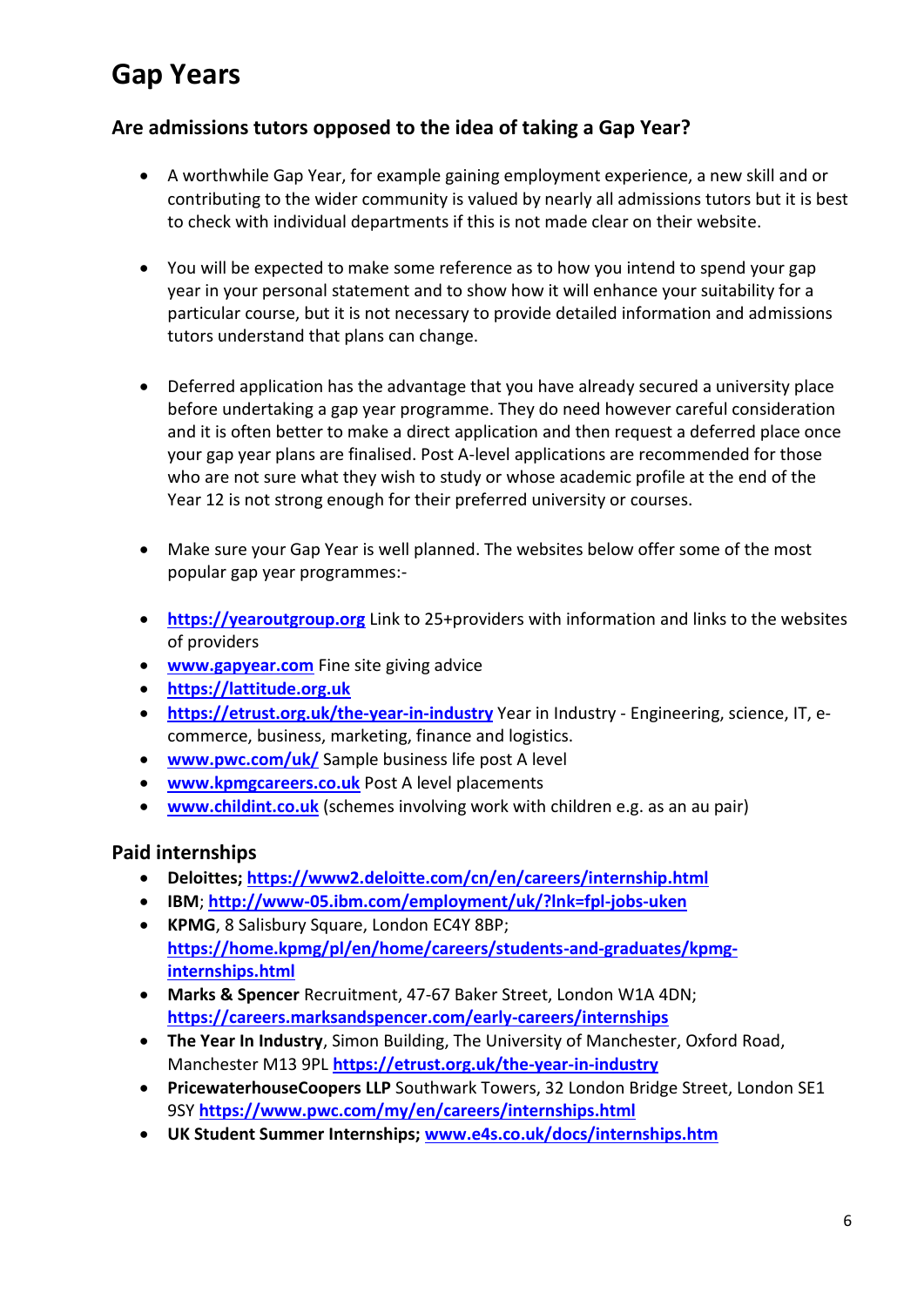# **The Application Process**

This term, you should start thinking about what you want to study. It is also important that you make a start on your UCAS application, and particularly your personal statement. The first term of Year 13 will be devoted to completing and submitting your applications and preparing for entrance procedures, including exams and interviews.

All applications will be completed online using UCAS Apply. You can select up to five choices (four for Medicine, Dentistry and Veterinary Sciences). You do not have to put your choices in rank order and Unis don't get to see where else you have applied.

#### **Making your UCAS application**

- A maximum of five choices is available. The majority of students pick the same subject at five different unis. If you do decide to choose different courses you need to keep your personal statement more general as the same statement will go to all of your choices.
- With over 50,000 courses in the UCAS system, and each with a unique code, it is very important that you double-check that you are applying for the correct course.
- Each university can view the application at the same time; choices are not listed in preference order.
- Universities cannot see where else you have applied. They will only see any other choices after you have replied to your offers.
- Consider the distance between the chosen university and your family home.

## **The UCAS process**

To complete your UCAS form you need to complete this to do list after watching the video on the Next Steps area of the sixth form website:

- 1. Complete the registration section.
- 2. Complete your personal details with an email address you will be using over the next 18 months. Do not use your school email as you will lose that after your leave.
- 3. Use the buzzword 14218stmartins2021 to link your application to the school.
- 4. Complete your five university choices.
- 5. Fill in your education history.
- 6. Complete the employment section.
- 7. Upload your personal statement.
- 8. Agree to the 'declaration'.
- 9. Check through each of stages 1 9 with Mrs Howells.
- 10. Press 'Pay and Send' after the meeting with Mrs Howells. Use a debit/credit card to pay the £25 fee.
- 11. Mrs Howells will then upload your Reference.
- 12. The UCAS form will then be checked by Mrs Howells.
- 13. Once approved Mrs Howells will send the form to UCAS.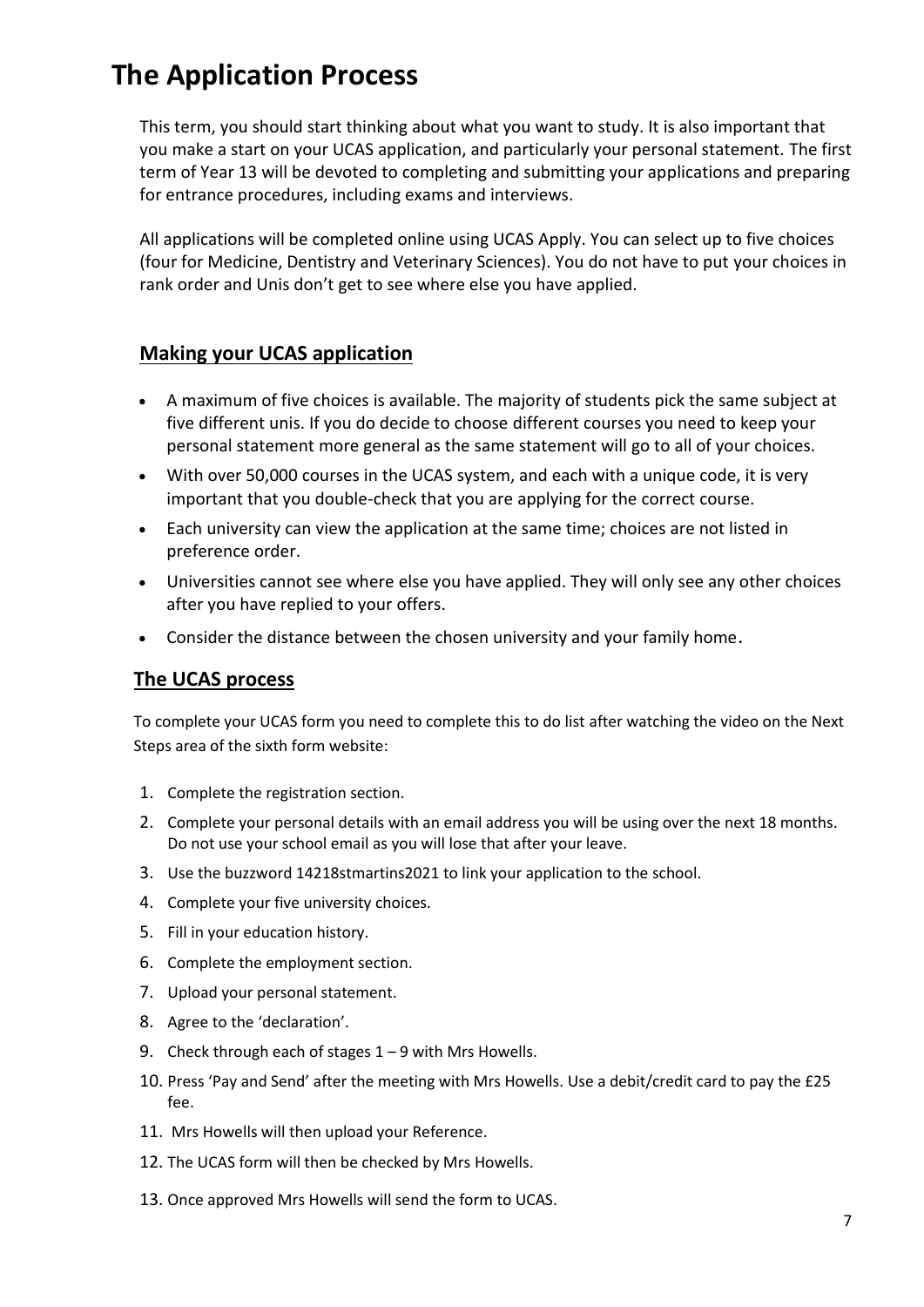# **The Personal Statement**

# **What is the personal statement for?**

#### **(from HE Advisor Certificate Course Manual by Andy Gardner)**

#### **1. To help universities decide who will be made offers**

For some universities and courses, the personal statement will be the used as the deciding factor after other things such as GCSE, school reference and A Level predictions have been taken into account. An excellent personal statement will not normally make up for an academic profile that is below what the course normally looks for.

## **2. To help them decide which candidates to interview**

This can vary! An admissions tutor may use the statement to decide which applicants are borderline, and then call them in. A medical school might want to see a mention of medical work experience or voluntary work, and if it is not there, they may instantly be rejected.

#### **3. To develop lines of questioning during interview**

You need to be aware that everything you put into your personal statement can lead to further questions in the interview (if you are interviewed). Watch out for:-

- Putting down books, articles, websites on your statement that you intend to read and do not manage to read by the time of the interview.
- Saying a lot about why you want to do the subject, but not offering enough evidence! Saying you are passionate about poetry is fine, but naming the poems and saying why you are passionate about a particular poem is what the student should be aiming for.
- Being very general e.g. "*I regularly read 'New Scientist'*", this will only lead to a more specific question, "*What was the last article you read in 'New Scientist'*?", it might have been better to put down the specific article, at least you could be better prepared.

#### **4. To test whether the student understands the nature of the course they are applying for**

It is very important that you are able to communicate this in your statement. How you do this is totally up to you. For example an applicant to dentistry could write about various research science issues but a mention of preserving and extracting teeth, designing and fitting dentures and improving irregular teeth is going to indicate to the admissions tutor that they understand what they are applying for.

## **Further advice**

The personal statement can be up to 4,000 characters (47 lines of text) and it is an invaluable opportunity for students to influence admissions tutors in their favour. But how can you ensure that you will impress?

To help you get started with your personal statement here is a basic model – a five point plan – which you can follow to ensure they cover all the necessary topics:

## **Your choice of course**

You must explain your reasons for choosing a particular course at university, and the background to your interest in the subject. This is the section that Admissions Tutors are most interested in, so it usually forms at least the opening paragraph. Remember: *What* do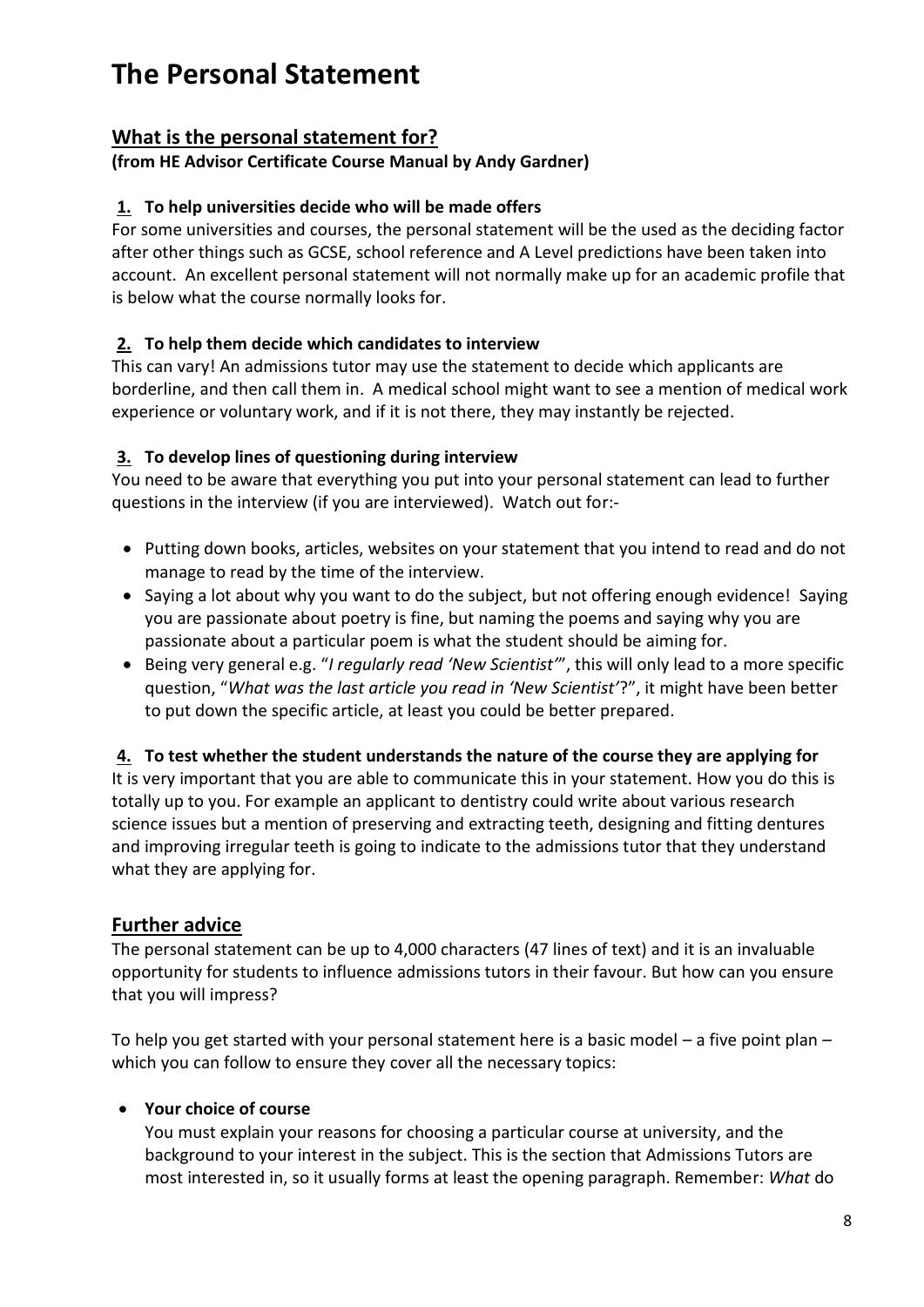you want to study? *Why* do you want to study it? What *evidence* have you got that proves this? Mention relevant and interesting reading here.

- **Your relevant work experience**  This includes placements through school, part time jobs, and voluntary work. You need to explain *what you learnt* from your work experience, and make this relevant to the course you are applying for.
- **Your school/learning experiences** You should include any particular interests you have in your current studies, as evidence that you *enjoy* aspects of study.
- **Your interests and experience outside school/place of learning** What do you do outside of your studies – sporting, social or other activities?
- **A concluding statement**  why pick you?

Bearing the five point plan in mind, here are some ideas about what to include:

- Sports (playing/watching)
- Work experience (part time, voluntary)
- Field courses
- Summer schools
- Lectures
- Conferences
- University visits
- Book/magazine articles they have read
- Politics/current affairs
- Environmental issues
- Music (playing/listening)
- Travel (done/planned)
- Career ideas

Bear in mind what admissions tutors want to see in a personal statement. They will be looking for:-

- An idea of why you want to do the course.
- Evidence of a well-rounded personality.
- A well written statement (correct grammar and punctuation, interesting and expressive vocabulary, avoidance of clichés, goof presentation).
- Details of relevant work experience (especially for vocational courses).
- Evidence of broad key skills.
- Examples that demonstrate a willingness to work hard and persevere.
- Anything distinctive about courses the student has taken.
- Positive explanations of unusual subject combinations.

They do not want to see repeated information (for example, the student's name, A Level subjects) which is evident from the other parts of the UCAS Apply.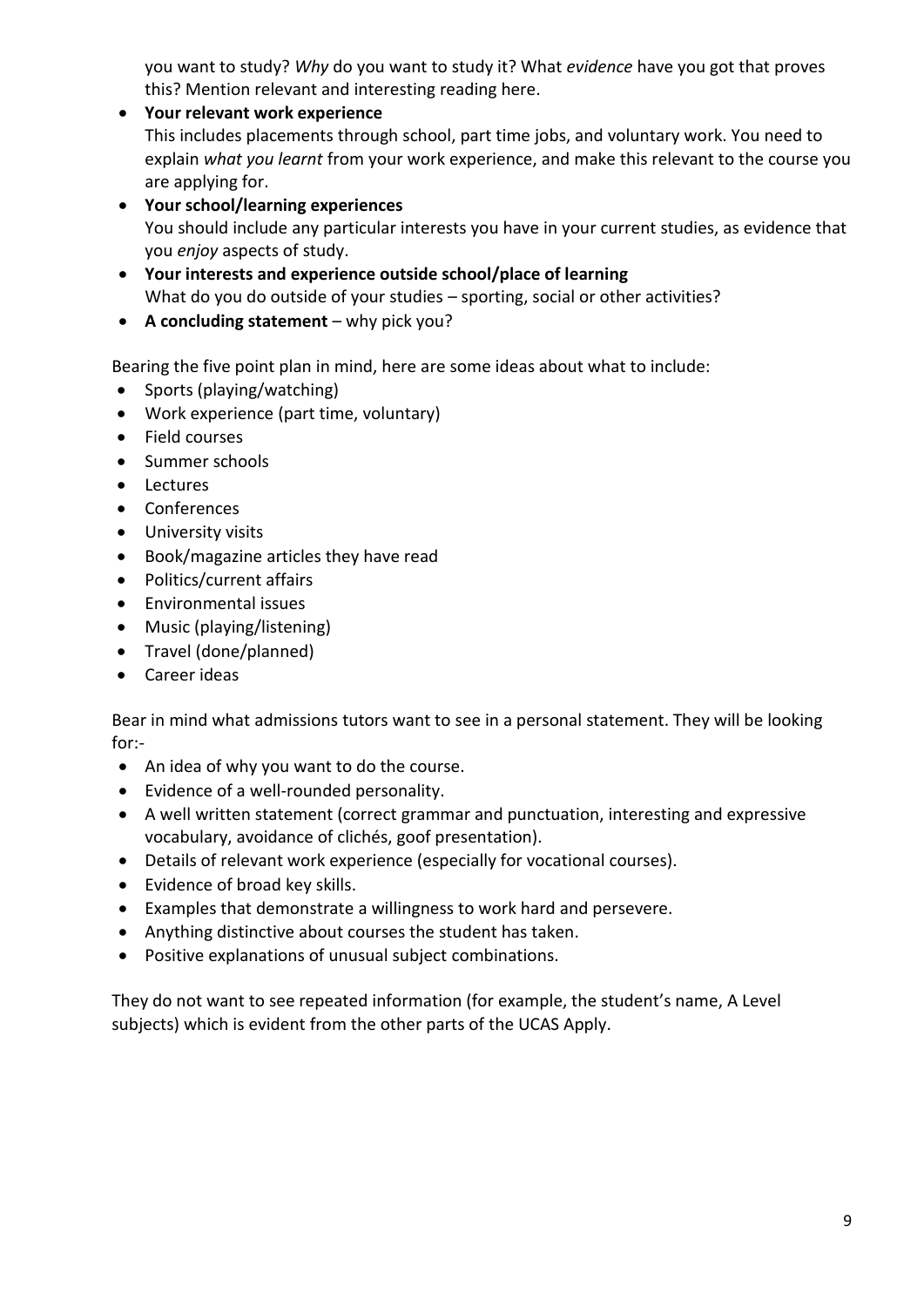Here is an example of the opening section of a personal statement, dealing with the student's choice of course. The student wants to study English. The statement must say:

- *What* the student wants to study.
- *Why* the student wants to study it.
- What *evidence* there is that they are genuinely interested in the subject.

*What* **and** *why?* "I enjoy the reading, analysis and criticism of poems, plays and novels. The analysis of a play such as George Bernard Shaw's *Arms and the Man*, for example, can cover so many topics – the historical context, war, emotions and our unwillingness to come to terms with them. Such detailed examination of literary texts is for me the most appealing aspect of studying English."

**The evidence?** "As part of my A Level course I have particularly enjoyed the poetry of Wilfred Owen and *Bleak House* by Charles Dickens. Away from set texts I read widely, especially enjoying Patrick Hamilton, Stella Gibbons and Ian McEwan. I have recently read *The Iliad* and have been amazed to notice its influence on other works of literature."

Further information:

**[https://www.ucas.com/ucas/undergraduate/getting-started/when-apply/writing-personal](https://www.ucas.com/ucas/undergraduate/getting-started/when-apply/writing-personal-statement)[statement](https://www.ucas.com/ucas/undergraduate/getting-started/when-apply/writing-personal-statement)**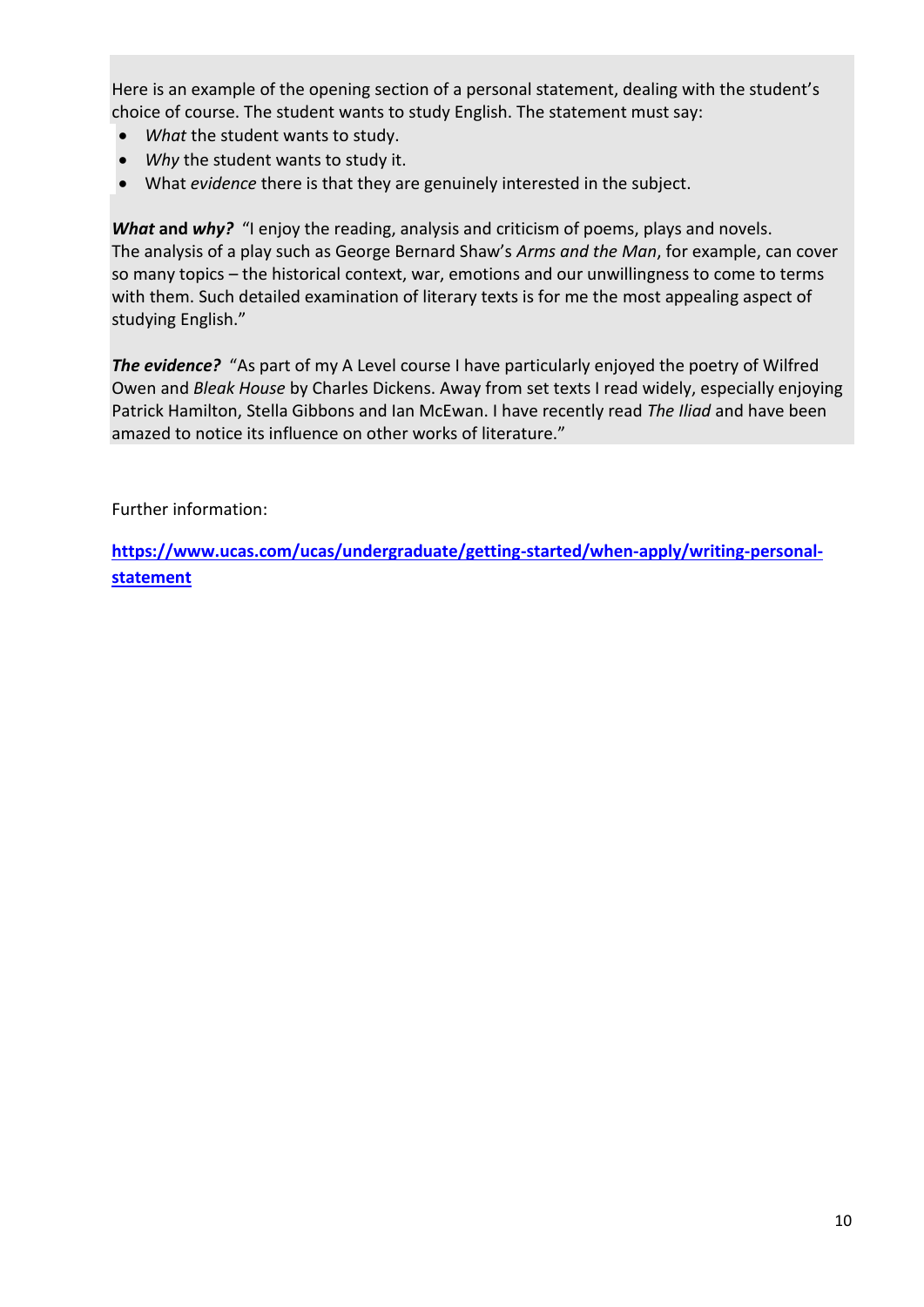## **Sample Statements**

#### **Economics**

My fascination with **Economics** was triggered when I read Robert Heilbron's book "The Worldly Philosophers". This gave me an insight into the progression of economic thought from Adam Smith to Karl Marx. I am intrigued by how influential many of these philosophies have been. Smith's ideas on competitive markets and the division of labour are still the basis of the economic theory which I am studying at A Level, and Marx's vehement criticism of capitalism played a huge role in the development of communism. Economics has been described as "the dismal science", but I have found it fascinating to see how the subject impacts on the world at a global, national and local level. I am particularly interested in how economic theories are applicable to current economic crises such as the credit crunch, and in analysing the effect of current government economic policies.

Studying A-level Economics at this time has provided a perfect learning base as macroeconomic theory is constantly relevant to every day events. This has encouraged my interest in current affairs and as the global financial situation developed, a more specific interest in the role of markets and the position of governments.

The election this year demonstrated this link, and also highlighted the difficulties that can beset both of them. I enjoy exploring the different economic solutions the parties put forward. Wider reading of newspapers, the Economist and books such as the Mystery of Capital by Hernando De Soto, attending lectures at LSE, St Paul's and the British Library has meant I can see the practical impact of the theories I have been studying. I had the opportunity to develop this further when, as a member of my schools Target 2.0 quartet, our findings were presented as to the best course of action for the Monetary Policy Committee at the Bank of England.

Through economics and philosophy enrichment my interest in markets and government policy was directed to the nature of inequality and by what means it should be determined. I became fascinated by the utilitarian argument and its relation to the formation of policy and the duty those in charge have towards those they govern. Maths A-level, and Bronze and Silver Awards in Mathematics Challenges have allowed me to fine-tune my problem-solving and statistical skills. I also have a keen interest in Biology and Chemistry. These subjects have helped me to develop an analytic approach to solving problems. Outside my studies I have taken part in the Young Enterprise scheme, working with others to set up a new company. In my role as the operations director, I managed the finances to help our team make a profit. The project taught me the importance of teamwork and collectively making decisions, both of which allowed me to achieve my Bronze Duke of Edinburgh award. I feel that the interpersonal skills that I have acquired through these experiences will be invaluable, as I will constantly be putting them to use during my degree course, career and life. As well as taking an active role within the school, I enjoy contributing to the community through being a volunteer shop assistant at Cancer Research, reorganising the library at my old primary school on a weekly basis and participating in the Millennium Seed Bank Project for a seed conservation department at the Royal Botanic Gardens Kew.

Outside the classroom I enjoy sketching portraits and cooking in my free time. I am hoping to take a gap year so that I can learn a new language. I have never previously studied Spanish and I am hoping to work and earn enough to pay for travel to South America.

I am excited by the prospect of dedicating the next three years to studying a subject I am so passionate about. I look forward to working and living independently, meeting people from different walks of life and especially to starting my chosen course.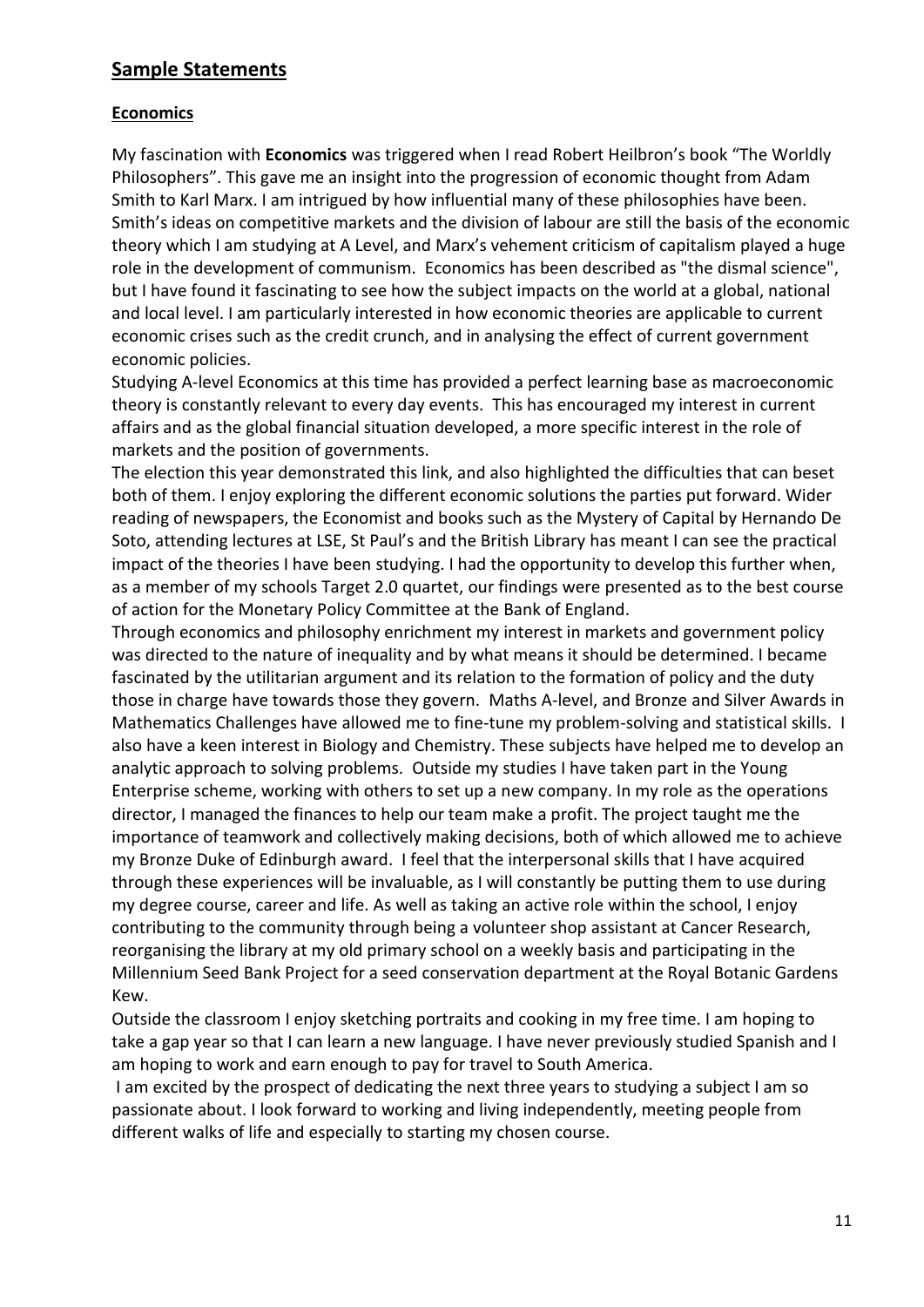#### **Languages**

It has emerged that the number of students studying **foreign languages** is declining. I am alarmed by this because I believe acquiring a language is vital, especially in the light of globalisation and an ever increasing need for people worldwide to understand and communicate with each other. On a personal level I have a very strong interest in languages particularly French, and I hope to become fluent in at least one other language. I understand that learning a language entails more than just being able to speak it fluently, a culture is also absorbed, how it is shaped, its inner workings, its very essence. The prospect of doing exactly this during the year abroad really excites me and world prove an invaluable opportunity.

Two exchange visits with French families in Strasbourg and Biarritz fuelled my interest in French language and culture in its broadest sense, including art, food and wine. Since then, I have developed a taste for French film, music and literature. I enjoyed reading Camus's L' Etranger, Jean de la Fontaine's poems and Voltaire's Candide, and I am keen to further my studies in French Literature at university. I have also enjoyed films depicting France's social tensions in different eras, by directors ranging from Jean Renoir to Mathieu Kassovitz. 'La Haine' illuminated the social divisions within French society and I began to appreciate the extremes found in French town planning models. I was particularly fascinated by the use of lyric and poetic devices in the film's soundtrack to highlight social and political conflict. While in France, I became passionately engaged with contemporary issues such as the ban on the burqa and the concept of 'laicite' which curbs personal freedoms of religious expression. The paradox of the burqa as both a symbol of oppression and liberation was fascinating to observe as was the resultant tension between the liberal desire to express cultural identity and France's multicultural concept of 'laicite' which was adopted to relieve people of religious dogma. This, coupled with first-hand experience of racial intolerance towards North African immigrants, echoed some of my family's discussions about the injustice of apartheid.

Studying Italian at GCSE gave me an introduction to the Italian language and culture. I was intrigued by both. For example, Italy's current political situation is unique as it is the only EU country whose press is rated as only partially free due to Berlusconi's influence. Since reading 'The Prince', I have identified several traits of Berlusconi's which cohere with Machiavelli's study of an ideal ruler. Machiavelli's account of Italy's fragmented past informed me of Italy's composition and relationship with its history which I have further explored in 'The Dark Heart of Italy' by Tobias Jones. This also aided my responses to debates about the cohesion of the EU when I was part of my school's European Youth Parliament.

In English I have studied texts from various periods by using contextual knowledge to highlight specific themes and by identifying techniques used by writers to convey a specific mood. My A Level History course is on the twentieth century. I feel that to understand a language it is necessary to also appreciate its culture. It was for this reason that I read Schiller's 'Geschichte des Dreissigjaehrigen Krieges'. As well as enjoying learning about the long-term consequences of the religious turmoil I studied in my AS Religious Studies, I also found it interesting to see how different countries perceive the same event.

I enjoy working with younger students, and am a sixth form rep, as well as a mentor in French and German. I enjoy tennis and other sports and play regularly at club level. I believe that my ability to juggle my academic and extracurricular interests will stand me in good stead at university and I am very much looking forward to starting my chosen degree.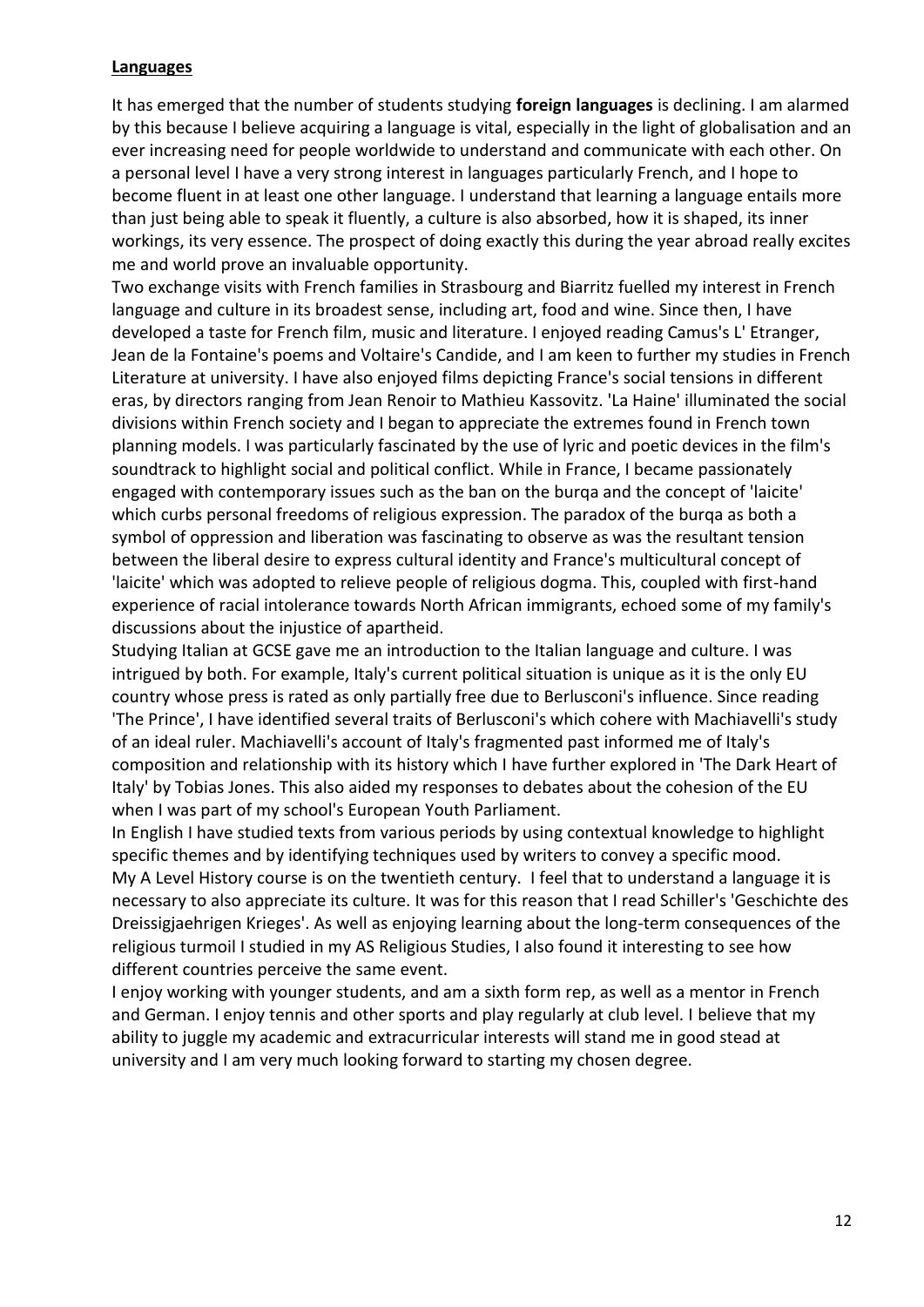#### **History and Politics**

As a child of parents who were political refugees from East Africa, I have had first-hand experiences of the impact of **History and Politics** on modern day living. On a recent holiday to East Africa to trace my roots, I was intrigued by the legacy of anti-colonial conflicts in Kenya; for example. It is still a source of argument in Kenyan politics today, where the government has decided officially to celebrate the Mau Mau rebellion, despite some opposition.

The episode illustrates the role of ethnic and class tensions in a way that is echoed in other African countries and even in some communities in recent British politics, such as Burnley and Oldham.

My interest in the subjects has grown through these experiences and has led me to study them formally at A level and I now wish to continue my education in these subjects at University. During my A Level studies I became captivated by the interaction between the two subjects, in particular examining the way that ideas and events stimulated one another in developments from 1789 to the present day. I am intrigued with the how the fundamental thoughts of individuals such as Karl Marx have been put into practice in the 20th century by different political leaders, such as Lenin and Mao. This interest has led me to read the Communist Manifesto, which has enabled me to gain a deeper insight into Marx's views of the capitalist state and his desire to overthrow it.

My fondness for both History and Politics stretches beyond the school environment, where I have been able to explore the subjects through different people and experiences. After the recent general election my father was elected as a councilor for the Three Rivers District.

This has provided me with first hand experiences in the challenges involved in getting individuals involved in political activity. It has also enabled me to attend a local surgery, where I was able to witness members of the electorate raising grievances. Additionally, I participated in numerous different work experiences, including shadowing Judge Andrew Bright QC at Luton Crown Court, for the past two summers where I learnt the importance of the judiciary in maintaining a democratic state. I had the opportunity of attending several interesting court cases and had the privilege of having lunch with several different judges. This required me to exchange my views and join in their debates. My other subjects have enhanced my History course and helped me develop transferable analytical skills. This was particularly true of my English literature course. I have always enjoyed reading, not only for the inherent pleasures of fiction but for literature's use as an historical source. Studying Joyce's 'Dubliners', which describes a Dublin paralysed by its socio-economic conditions was one such example. Politics is a major interest of mine and studying it has added greater detail to my previous knowledge. I am particularly interested by the relationship between politics and history as well as political history itself. I am especially drawn to the compelling history of political extremes in the 20th century Hobsbawm's 'The Age of Extremes' expressed ideas about the role of the state and argument against liberalism, while I was not entirely convinced, challenged the certainties which I previously held. I am an active member of my school community involved with many activities from house drama to the huge number of music events my school organises. Most rewarding has been volunteering at the 'Urban Scholars' programme, mentoring younger pupils from local state schools on Saturdays. I am very much looking forward to developing academic interests in greater depth.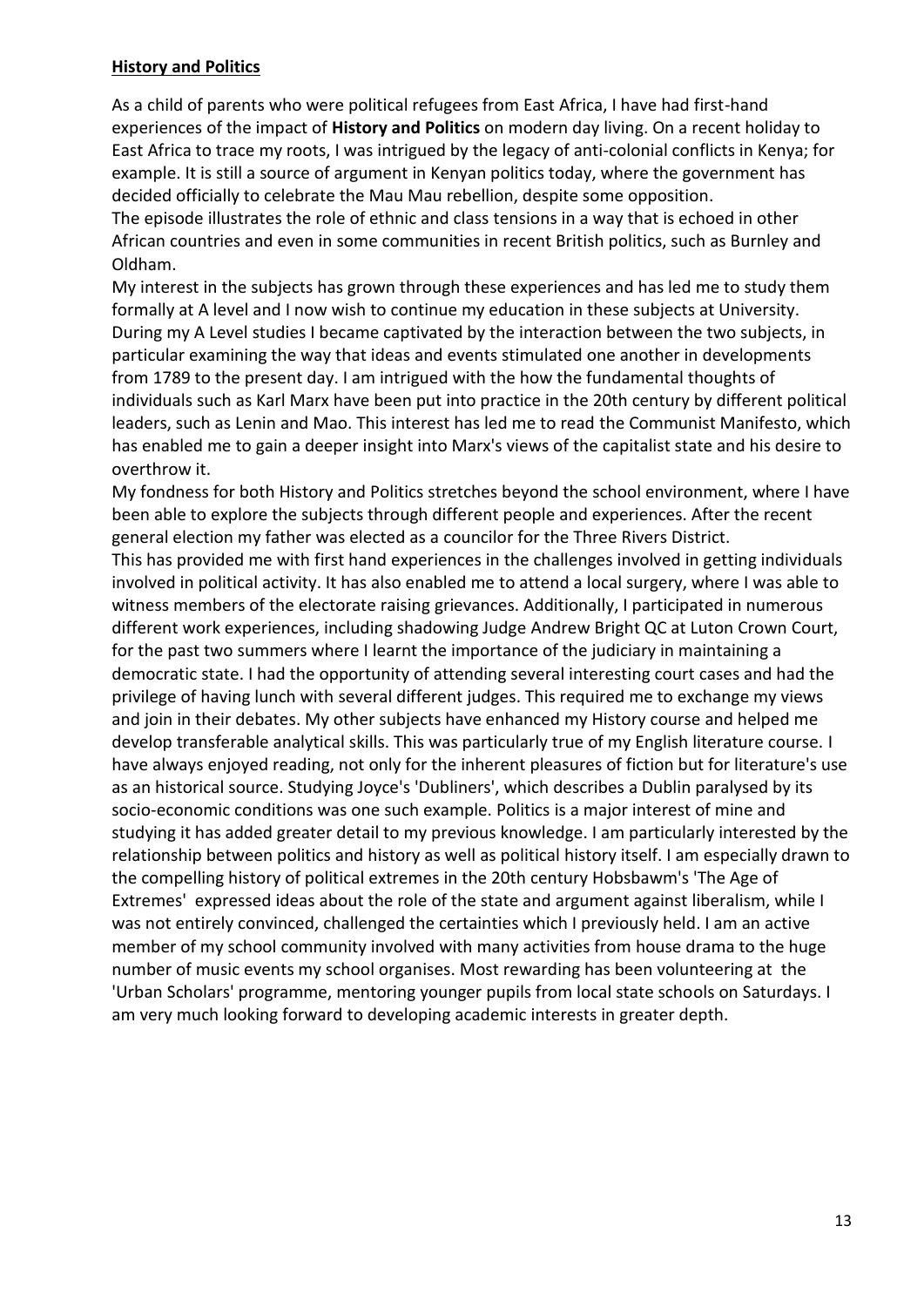#### **Medicine**

Medicine combines my enjoyment of science and logic with my love of working with people. I would welcome the opportunity to make a difference to people's lives and find that there is nothing more interesting to study than the workings of the human body. I am therefore keen to pursue a career in medicine. Contact with the profession has shown me how important the role of the doctor can be to the patient and family and whilst I understand that medicine demands commitment and hard work; from talking to doctors I have learned that it is also rewarding and worthwhile. Voluntary work each week at a hospice has given me an insight into the world of palliative care. I enjoy talking to patients and taking them out to the gardens or chapel. Working with the terminally ill has made me aware of how much caring for someone who is dying affects you as a person. One patient I spent time with was lucid and talkative one week, but had deteriorated rapidly by my next visit. Although I was aware that they were terminally ill, I still felt guilty that I hadn't been able to talk to her again, especially when told that she had been looking forward to my visit. It has helped me gain a more rounded view of medicine and to understand how personalised the approach to palliative care should be.

Over Christmas I volunteered at a homeless shelter. I enjoyed listening to the guests and have learnt a lot about talking to people from different backgrounds. I have also learnt how homelessness can limit access to healthcare whilst malnutrition and substance abuse can mean that they require help more than other social groups. It was interesting that seeing a doctor was the most common request of the guests and how great a difference the doctor could make. Work experience at a GP's surgery and on an oncology ward has shown me that medicine requires the ability to work in a team as many branches of care may be involved in each patient's case, requiring both cooperation and organisation. At the GPs I was able to gain a greater idea of their work and of the most prevalent conditions facing them. I believe that in the next few years due to the forthcoming scientific revolutions in the fields of genetic engineering and nanotechnology the face of medicine will change significantly and we will experience a historical turning point. Reading ''Human Embryonic stem cells'' and ''The Proteus Effect'' along with ''Nanoedicine'', participating in conferences and watching a number of documentaries from discovery channel and horizon programme have helped me to prepare to enter a new generation of doctors

I have taken 4 A-level subjects because I want to try and understand as much as I can about the science behind medicine and human behaviour. Biology gave me an introduction to some of the physiology and experimental methods and I have learnt some of the pharmacological side from studying Chemistry, Maths taught me to think logically while Psychology has helped me to comprehend communication difficulties which in one case I observed led to an incorrect diagnosis by the doctor I was observing at Chase Farm Hospital. I am aware of the exhausting nature of medicine. Motivating, inspiring and energizing the patient and all the staff whose care contributes to the patient's wellbeing are the essential parts of the doctors' approach. I appreciate that medicine is a long course and at times can be very stressful for instance all patients hope and indeed expect to be cured.

Relaxation of some kind can help people to cope. I particularly enjoy music and have been a keen member of various choirs and ensembles at school. I am preparing for my grade 8 in violin and also enjoy playing the piano. When not involved in practice, rehearsals and groups. I go regularly to a gym. I realise that medicine will require dedication and commitment and that caring for others can be exhausting emotionally as well as physically. However it would also be a privilege and I am looking forward to the challenge.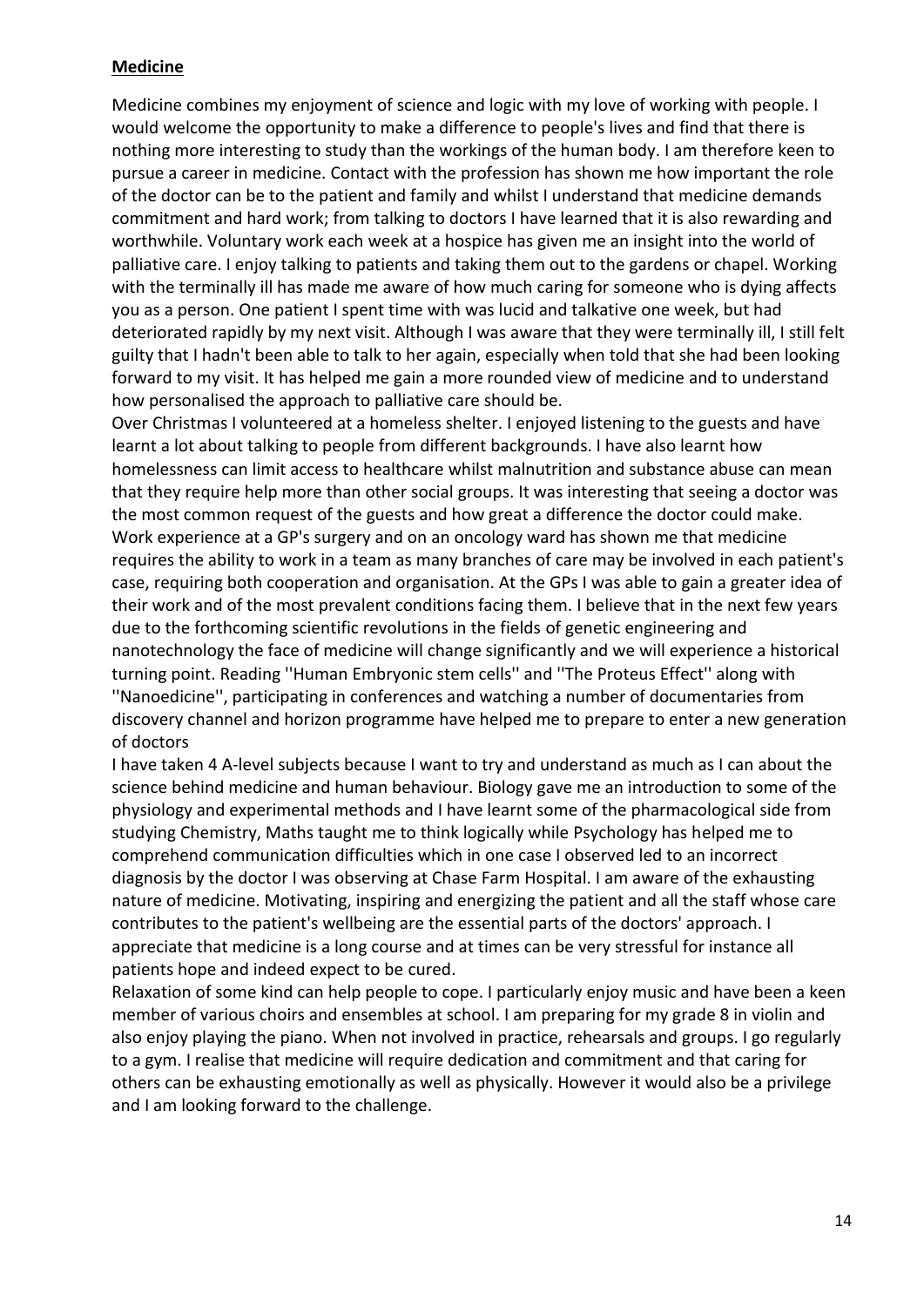# **Personal Evaluation**

#### **UCAS personal evaluation form to be emailed to your tutor by Monday 22nd June 2020**

Any information you provide below is for the benefit of your tutor who will be writing the school reference to support your UCAS application. It is important that you include as much relevant information as possible and that you update it regularly.

| A Level subjects in order of<br>preference                                                                    |  | 4 |
|---------------------------------------------------------------------------------------------------------------|--|---|
| Which parts of each of your<br>courses do you enjoy the most?<br>Where are your strengths in<br>each subject? |  |   |

#### **Courses**

| Which courses do you think you will<br>be applying for at uni?  |  |
|-----------------------------------------------------------------|--|
| What have you done to develop<br>your interest in this subject? |  |
| Which universities are you thinking<br>of?                      |  |

#### **Responsibilities**

| What responsibilities have you held<br>in the Sixth Form? |  |
|-----------------------------------------------------------|--|
| What have you learnt from these?                          |  |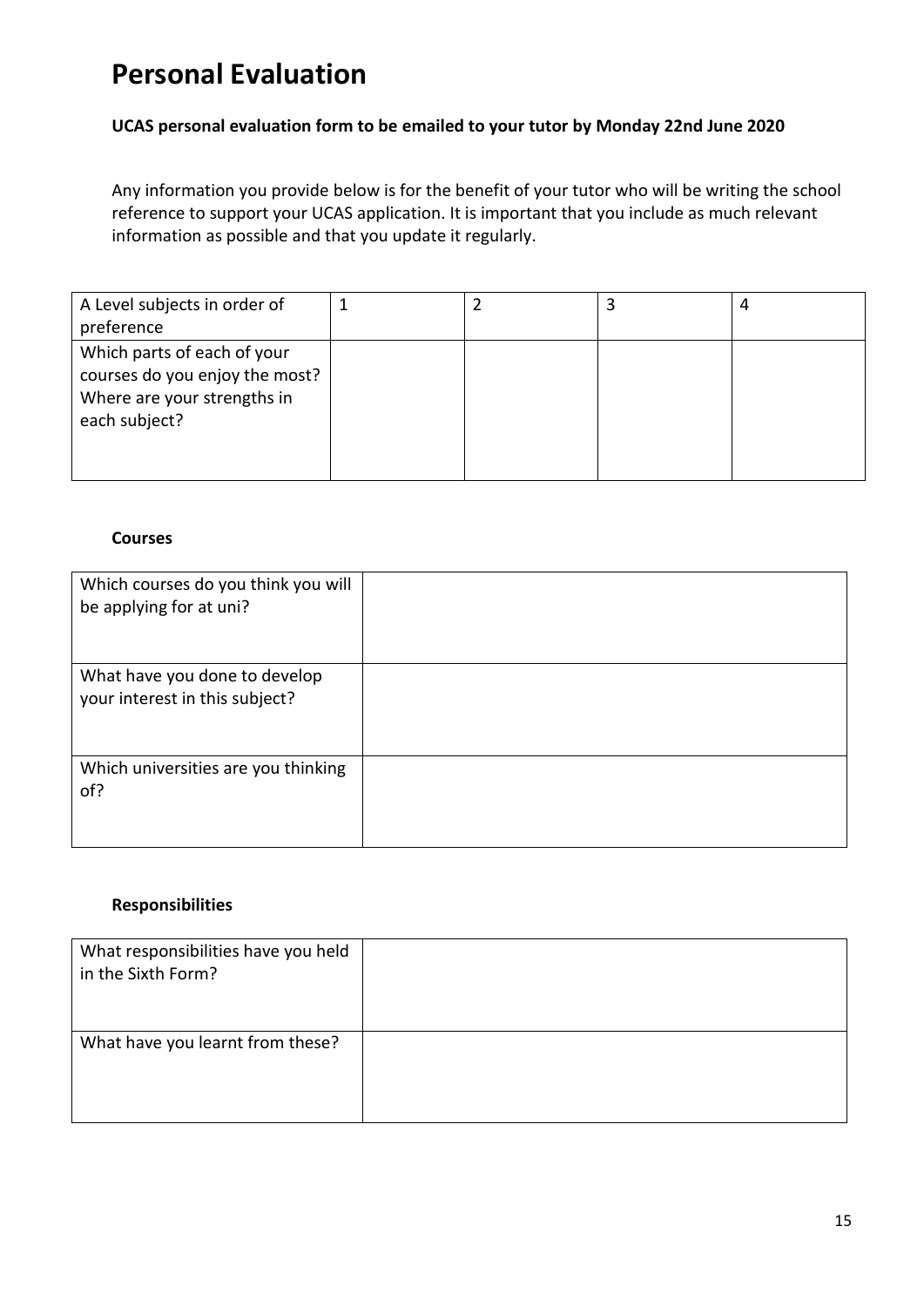| What activities have you taken part in this<br>year outside of lessons? |  |
|-------------------------------------------------------------------------|--|
| What have you learnt from these experiences?                            |  |

#### **Work experience**

| What work experience have you completed?           |  |
|----------------------------------------------------|--|
| Please explain if this is particularly relevant to |  |
| your chosen course. Mention also any specific      |  |
| plans you may have.                                |  |
| What did you learn from this?                      |  |
|                                                    |  |
|                                                    |  |

**Super-curricular (**anything you have done to extend your subject knowledge beyond your courses. This doesn't have to just be reading; it includes trips and visits, watching documentaries and films etc. Anything that shows your enthusiasm for your subject area.)

| Have you attended any<br>lectures/conferences/summer schools/taster<br>classes? |  |
|---------------------------------------------------------------------------------|--|
| What have you learnt from these?                                                |  |

Use the box below to add anything additional e.g. prizes won, sporting or musical achievements, scholarships, relevant travel experiences, expeditions etc. D of E is a great example.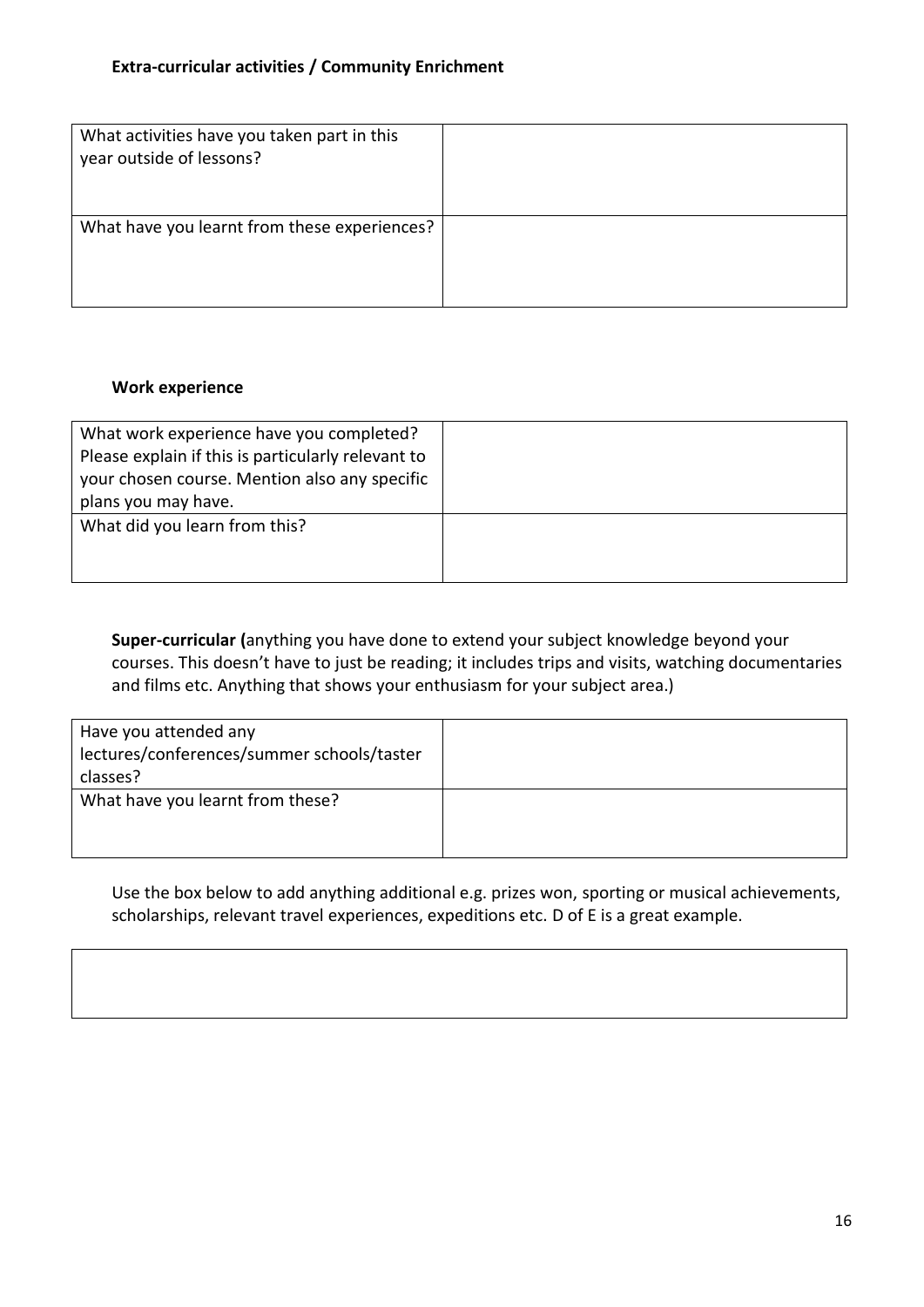# **Applying to Oxbridge**

Some of you may be considering applying to Oxbridge. Both Oxford and Cambridge are very prestigious universities and attract a very high number of applicants every year. If you are considering applying, you need to make sure that you understand what is peculiar about Oxbridge. This involves:

- The collegiate system
- The distinctive style of teaching
- The differences between the courses at the two universities

More importantly, you must be aware of the entry requirements and the profile of successful candidates. Competition is tough and that you will need to demonstrate not only a very solid academic record, but also tangible evidence of sustained reading in the subject beyond syllabus, a genuine passion for the subject, as well as performing well at interview. Colleges are looking for people who are able to think on their feet and creatively, who are receptive to new ideas, who are keen to engage in discussion and enjoy being challenged. If you are the sort of student who does not like voicing their views in lesson and would rather sit quietly at the back, Oxbridge may not be for you.

#### **What makes a successful Oxbridge candidate?**

Tutors take into consideration the following:

- GCSE
- A level predicted grades
- Admissions test results
- Written test at interview
- Interview

They normally have a minimum of 8 grade 8 plus at GCSE. Candidates not offering a similar academic profile may well not even be invited to interview.

#### **Which college should I choose?**

Don't become too obsessive about this! You may very well end up getting an offer from a college that you did not apply to. Virtually everybody ends up loving their college anyway.

#### **Be strategic!**

Think about location. Two colleges in particular (Girton, Cambridge and Lady Margaret Hall, Oxford) tend to attract lower than average numbers of applicants because they are not in the centre of the respective cities.

#### **What about entry procedures?**

The majority of colleges use additional tests, some require marked written work to be sent, usually by early November.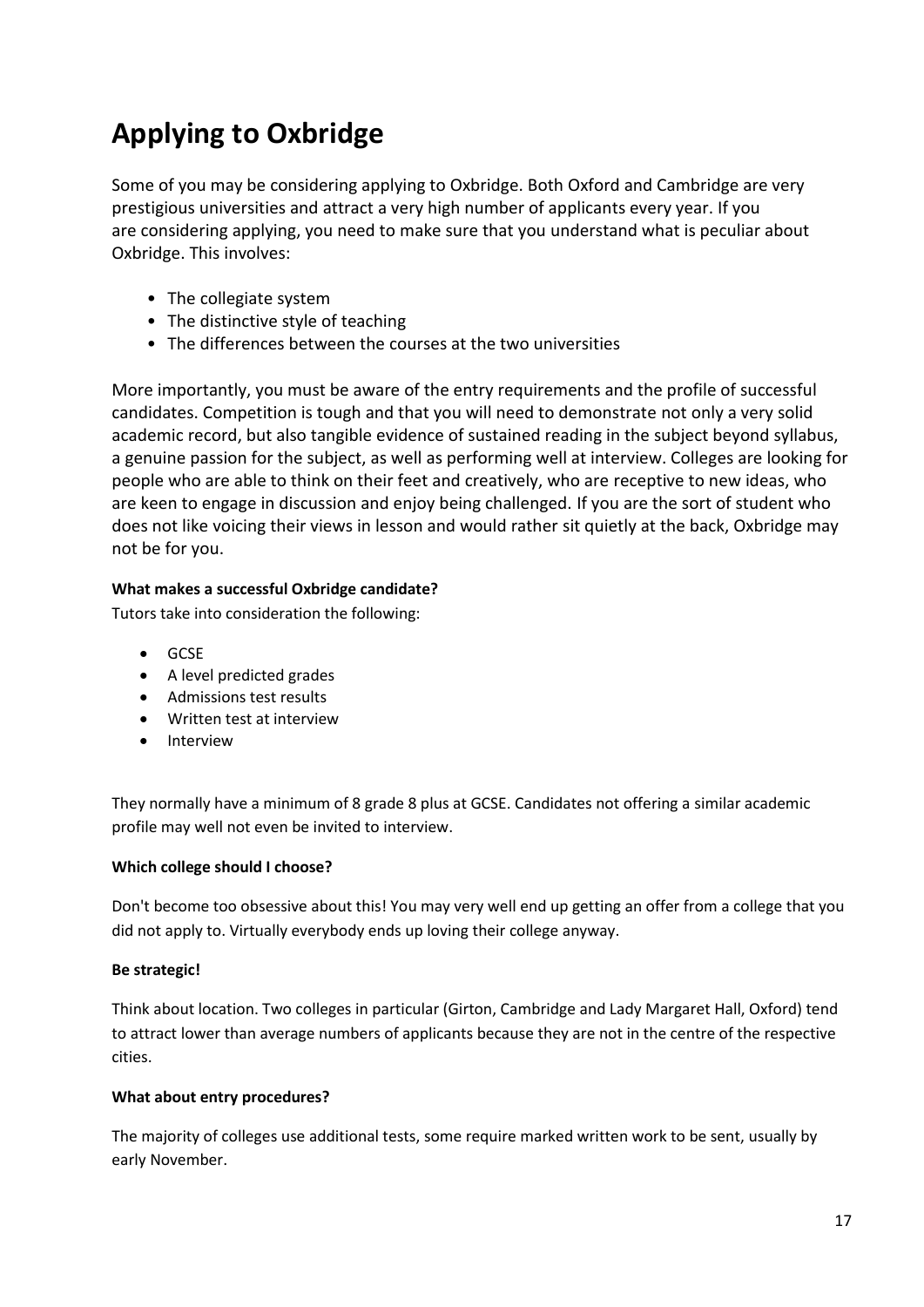#### **What else should I be considering?**

- Research the academic interests of the tutors at the colleges. Most college websites make this relatively easy.
- Smaller colleges e.g. Peterhouse at Cambridge and Pembroke at Oxford often have relatively fewer applicants per place.
- Larger colleges e.g. Kings at Cambridge and St John's at Oxford may attract more applicants because they are better known.
- The two all-female colleges at Cambridge (Murray Edwards and Newnham) always attract far fewer applicants per place.
- The **ratio of numbers of applicants per place** for your particular course may be a more helpful indicator of the strength of competition rather than the total numbers, but the 'pooling' system usually more extensively used at Cambridge - helps to distribute numbers of applicants to places. You may well end up with an offer from a college that you had not applied to.
- The choice of college at Oxford is less crucial than at Cambridge. Oxford operates a more centralised admissions procedure so that all candidates for a particular course will go through roughly the same process irrespective of college. At Cambridge, however, candidates for one course may experience quite different entrance procedures at different colleges so it is worth researching those before you make a final college choice for Cambridge.

#### **What should I be doing now?**

- Complete any preparation or written work asked of you.
- Read around your subject. Spend your spare time, especially in the holidays, reading relevant material. Your subject teachers will help you with this. Reading lists are easily available to download from the Oxbridge college websites.
- Use your spare time effectively e.g. by attending conferences, undertaking work experience, carrying out community service.

#### These are excellent webinars about applying to Oxbridge

<https://www.oxfordandcambridgeoutreach.co.uk/webinars/ocsc-online-making-a-competitive>

<https://www.oxfordandcambridgeoutreach.co.uk/webinars/ocsc-online-supporting-students->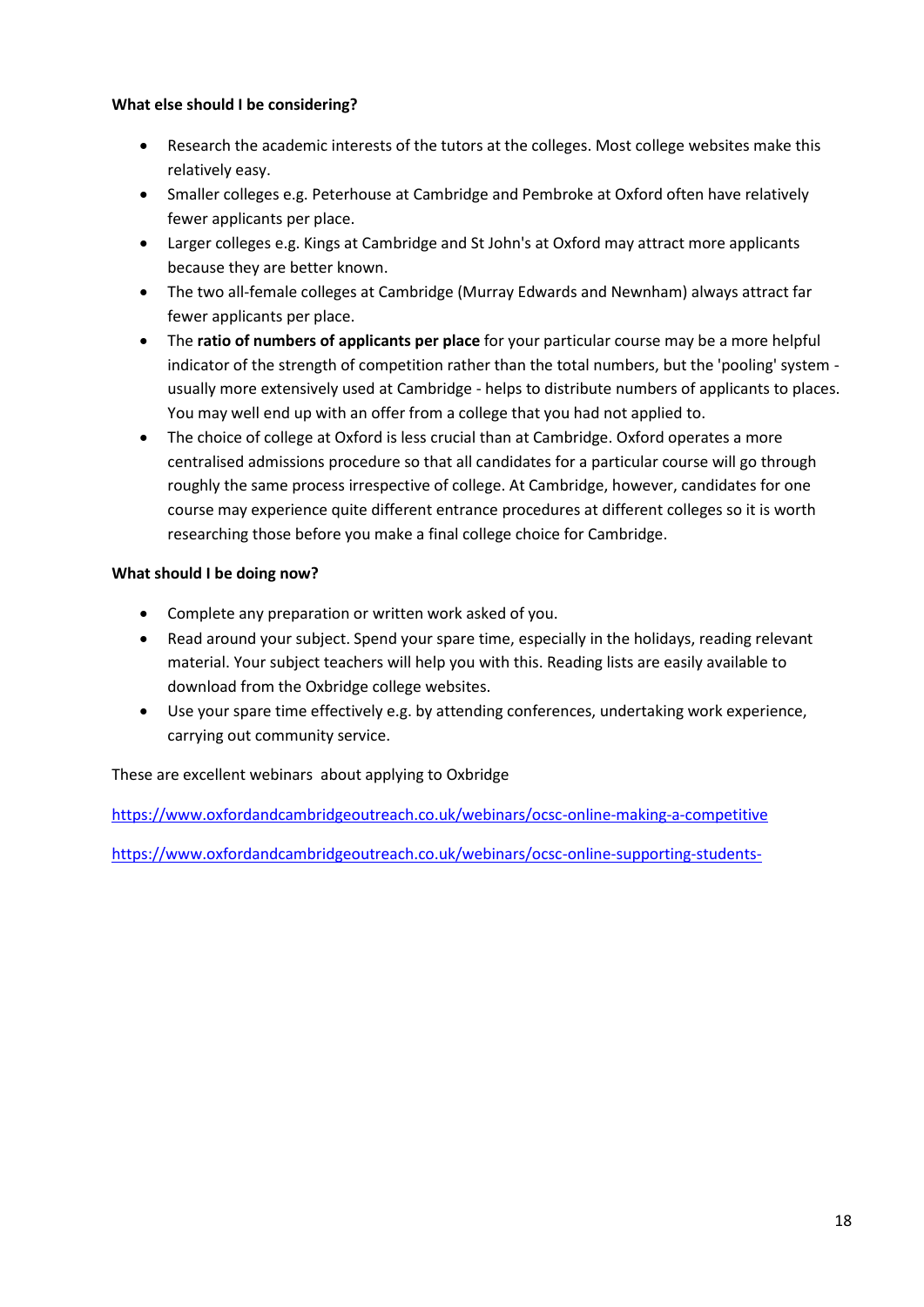# **Applying for a Foundation Course in Art and Design**

The Foundation Diploma in Art and Design is a one year course designed to enable you to learn through discovery and exploration; this is primarily achieved through your engagement with projects, lectures and study visits. The course is essentially a transitional experience in Art, Design and Communication preparing you for either a place in higher education or employment.

The wide range of specialist options available on the Foundation Diploma reflects the progression opportunities available at Degree level. Via the specialist pathways you are able to develop your subject specific portfolio in preparation for degree course applications.

#### **Instructions for EU Applicants**

Applications are made direct to the College or University in which you are interested. Institutions will provide their own application form. Application forms for entry in September 2020 are available to download from course websites, usually in October 2019.

#### **Fees**

Art Foundation Courses are classified as further education and are **free** to applicants under 19 years old at 31 August prior to start of course. Students taking the course are not eligible for a student loan.

#### **Foundation Choices**

A list of all Foundation Courses is available on the UCAS website.

You can apply to only **one** Foundation Diploma in Art & Design course within the University of the Arts London Colleges so it is important to make sure you have researched the course you are applying to. Specific course information is given on the website for each college. University of the Arts London includes the following Colleges:

Chelsea College of Art & Design Camberwell College of Arts Wimbledon College of Art Central Saint Martins College of Art & Design Foundation studies in Fine Art - Byam Shaw Foundation studies in Art and Architecture- Byam Shaw London College of Communication London College of Fashion

You are allowed to apply to as many Foundation courses outside University of the Arts London as you like.

#### **Interview/Portfolio Review**

Each College or University has its own selection procedure. Generally, when your application is received by the College, and subject to you meeting the entry requirements, you may be invited to a portfolio review/interview on a set day (these are usually held in February and March).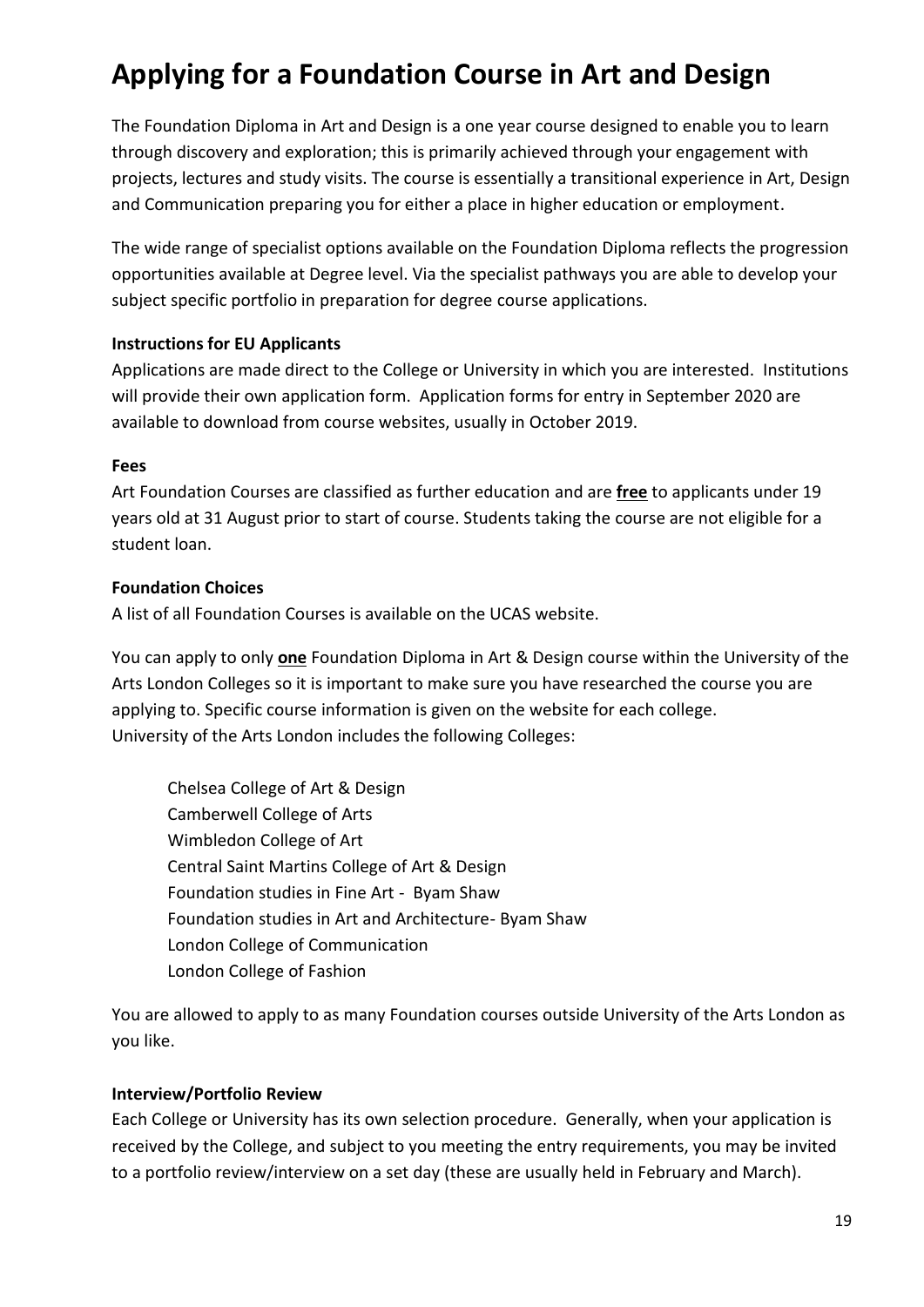Advice on what to include in your portfolio is available at Open Days. Portfolio support and guidance is given to you by your art teacher.

## **The Decision**

Generally, two to three weeks after your portfolio review/interview, you will be informed of the decision by post. If you have been successful, an offer of a place will be made. If unsuccessful, you can request that your application be considered by a second Arts London College through a 'clearing' process. This means that your original application will be passed on to the clearing college directly and the selection process is repeated. Please be advised that the clearing process will only happen if there are places left at the other University of the Arts London Colleges.

## **Applying to an Art and Degree Course following a Foundation Course at the University of the Arts**

The majority of students go on to study at degree level at a College within the University of the Arts, whilst others choose to study at colleges nationally or internationally. Your application for a Degree Course in your chosen specialist area is made through your Foundation College. They will advise you about the UCAS process and write your reference.

## **Structure of the Art Foundation course**

The three stages of the one year full time course comprise of a:

| 1. Exploratory stage<br>This stage consists of an<br>accelerated programme of<br>diagnostic visual study.                                                                                                                               | <b>Units</b><br>Information and research<br>$\mathbf{1}$<br>Recording and responding<br>$\overline{2}$<br>3<br>Media experimentation              | <b>Content</b><br>Drawing studies<br>Two dimensional studies<br>$\bullet$<br>Three dimensional studies<br>$\bullet$<br>Historical and theoretical studies<br>$\bullet$<br>Information technology studies<br>$\bullet$<br>Photography studies                                                                                                  |
|-----------------------------------------------------------------------------------------------------------------------------------------------------------------------------------------------------------------------------------------|---------------------------------------------------------------------------------------------------------------------------------------------------|-----------------------------------------------------------------------------------------------------------------------------------------------------------------------------------------------------------------------------------------------------------------------------------------------------------------------------------------------|
| 2. Pathway stage<br>This stage consists of a more<br>testing and interpretative<br>programme of integrated<br>diagnostic studies leading<br>towards the identification of,<br>and involvement in, selected<br>areas of specialist work. | <b>Units</b><br>4 Information and<br>interpretation<br>5 Combined experimental<br>studies<br>6 Media development<br>7 Preparation and progression | Content<br>A project sequence of open ended,<br>interpretative, enquiry based<br>investigations becoming<br>progressively more area specific<br>Historical and theoretical studies<br>$\bullet$<br>Gathering of information on<br>$\bullet$<br>subject areas and HE provision<br>Production and preparation of an<br>HE application portfolio |
| 3. Confirmatory stage<br>This stage consists of a<br>period of sustained study<br>leading to the presentation<br>of a substantial body of work<br>in a broad area of<br>specialisation.                                                 | <b>Units</b><br>Integrating theory and<br>8<br>practice<br>Personal confirmatory study<br>9                                                       | Content<br>Self-initiated projects developed,<br>agreed and formalised in tutorial as<br>a major project<br>Historical and theoretical studies<br>$\bullet$<br>Gathering of information on<br>subject areas                                                                                                                                   |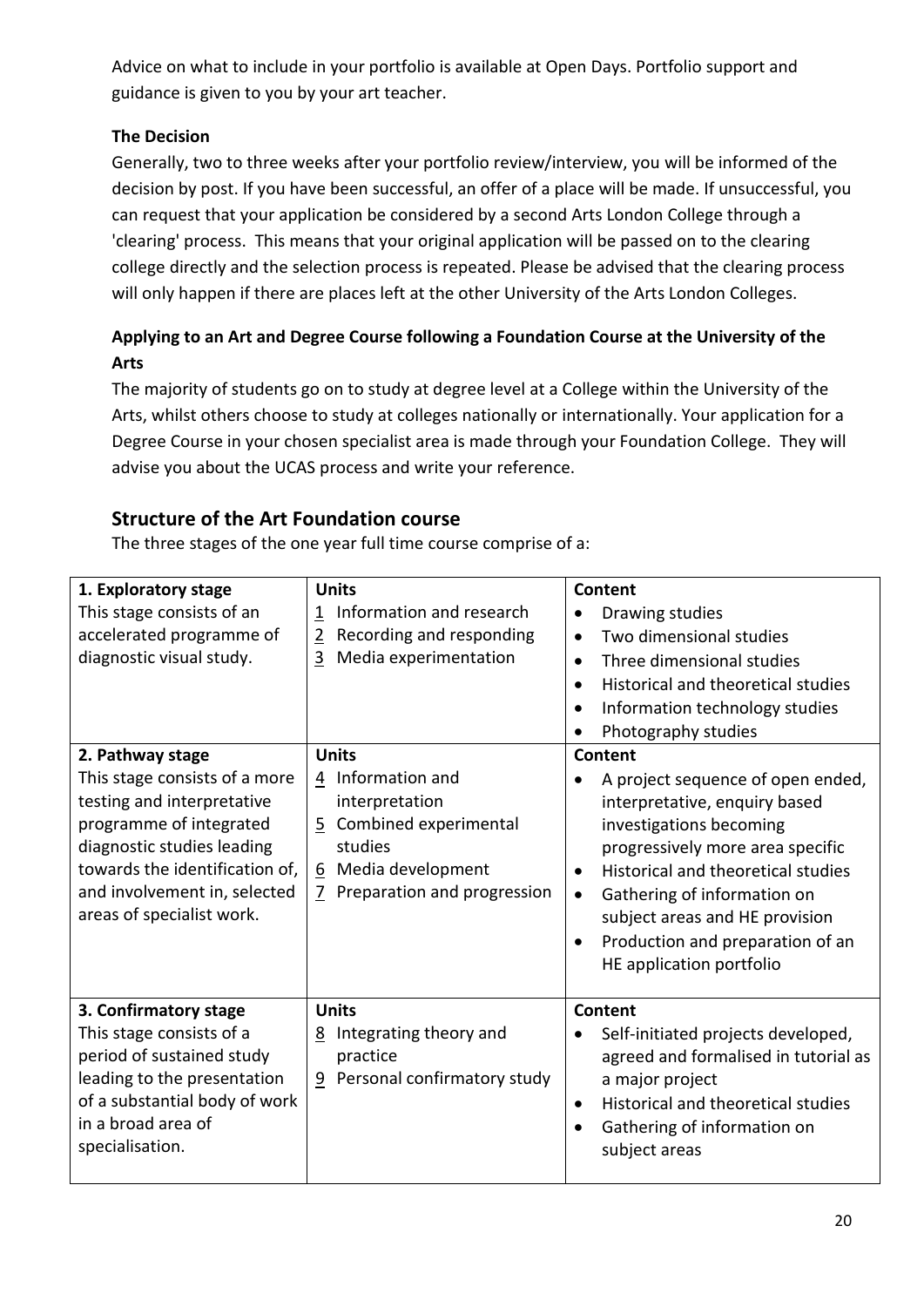# **Applying for Apprenticeships**

An Apprenticeship is a real job with training so you can earn while you learn and pick up recognised qualifications as you go. If you live in England, are over 16 and not in full time education you can apply. They take between one and four years to complete and cover 1,500 job roles in a wide range of industries, from things like engineering to financial advice, veterinary nursing to accountancy. The key benefits of doing an apprenticeship are:

- you earn a salary
- you get paid holidays
- you receive training
- you gain qualifications
- you learn job-specific skills

Types of apprenticeship that exist include:

- Arts. Media and Publishing
- Leisure, Travel and Tourism
- Construction, Planning and Environment
- Retail and Commercial Enterprise
- Plumbing

Here are some recommended websites for you to look at:

**[www.apprenticeships.org.uk](http://www.apprenticeships.org.uk/)**

**<http://www.brooklands.ac.uk/apprenticeships/>**

**<https://www.farn-ct.ac.uk/apprenticeships/>**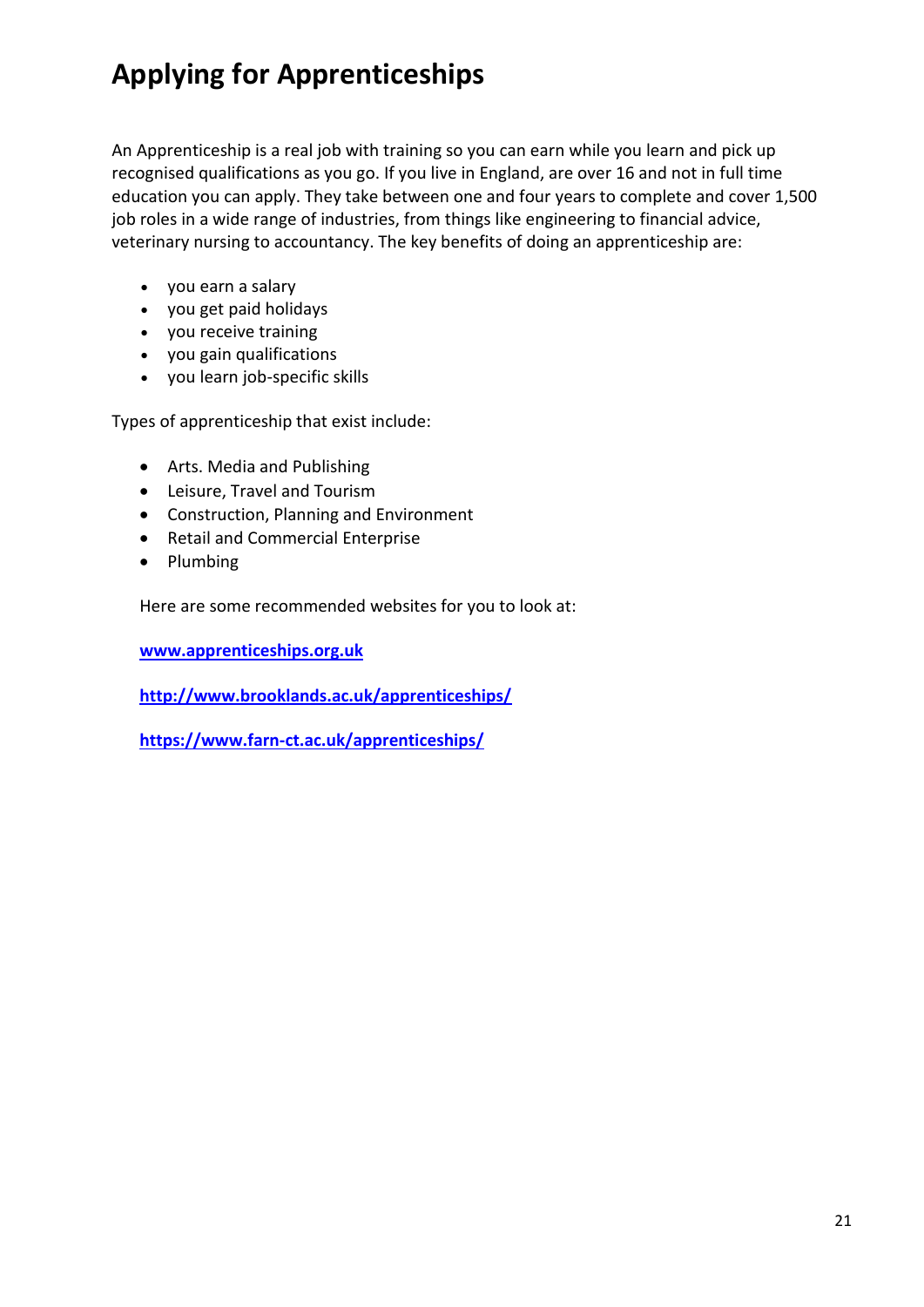# **Advice for Success: The Complete University Guide**

# **1. Have you selected the right course?**

- With over 37,000 courses on offer through the UCAS system, this isn't always easy. Make sure you've done thorough research.
- Have a look at what modules you'll be taking and where courses are likely to take you in the longterm. Even if you're not thinking that far ahead this will show you've engaged in the process, giving you something to refer to in your personal statement. Admissions tutors like to see that potential students are truly interested.
- Be realistic! Have you got the GCSE or equivalent grades for the universities and courses you've put down and are you going to be able to achieve the A-Levels they're asking for? Your likely grades on your IRs will be a helpful guide.

# **2. Have you considered who is reading your personal statement?**

- [Admissions tutors](https://www.thecompleteuniversityguide.co.uk/universities/applying-to-university/personal-statements/an-insider) want to fill their places with good students interested, sensible and independent individuals. Take a look at your UCAS application and make sure you've managed to convey these traits. This may be via extracurricular pursuits or, as mentioned before, showing that you've truly engaged in the application process.
- Remember that admissions tutors live and breathe their subjects. Does your personal statement reflect that level of passion? If not, try to make sure it does. If you haven't done anything practical that displays a level of interest in the subject you're applying, read up on the content of the degree and relate your interests to it.

# **3. Have you got the basics right?**

- Write your statement in Word first of all. Check your spelling and grammar, then do it again, and once more. With so many applications to choose from, admissions tutors may well dismiss yours if it contains misspelt words and basic grammatical errors. They may feel it demonstrates that you won't be able to perform to university standard in academic work, and if nothing else it's just lazy.
- Get it proofread! It's always useful to get a second or even third opinion. This will help iron out any silly mistakes and loved ones will be able to tell whether you've described yourself correctly.

## And finally

Try not to leave it till the last minute... focus on what still needs to be done and get your application off to UCAS as soon as you can. It will be a relief when it is done and you can focus on your subjects. Applications received after the 15 January deadline will still be processed by UCAS, but not given a priority. They can, if they wish, reject you on the grounds that they have already received enough applications. However, if you are applying for one of the less competitive courses, or are applying from outside the EU, you are likely to find that your application is treated just like those that arrived on time.